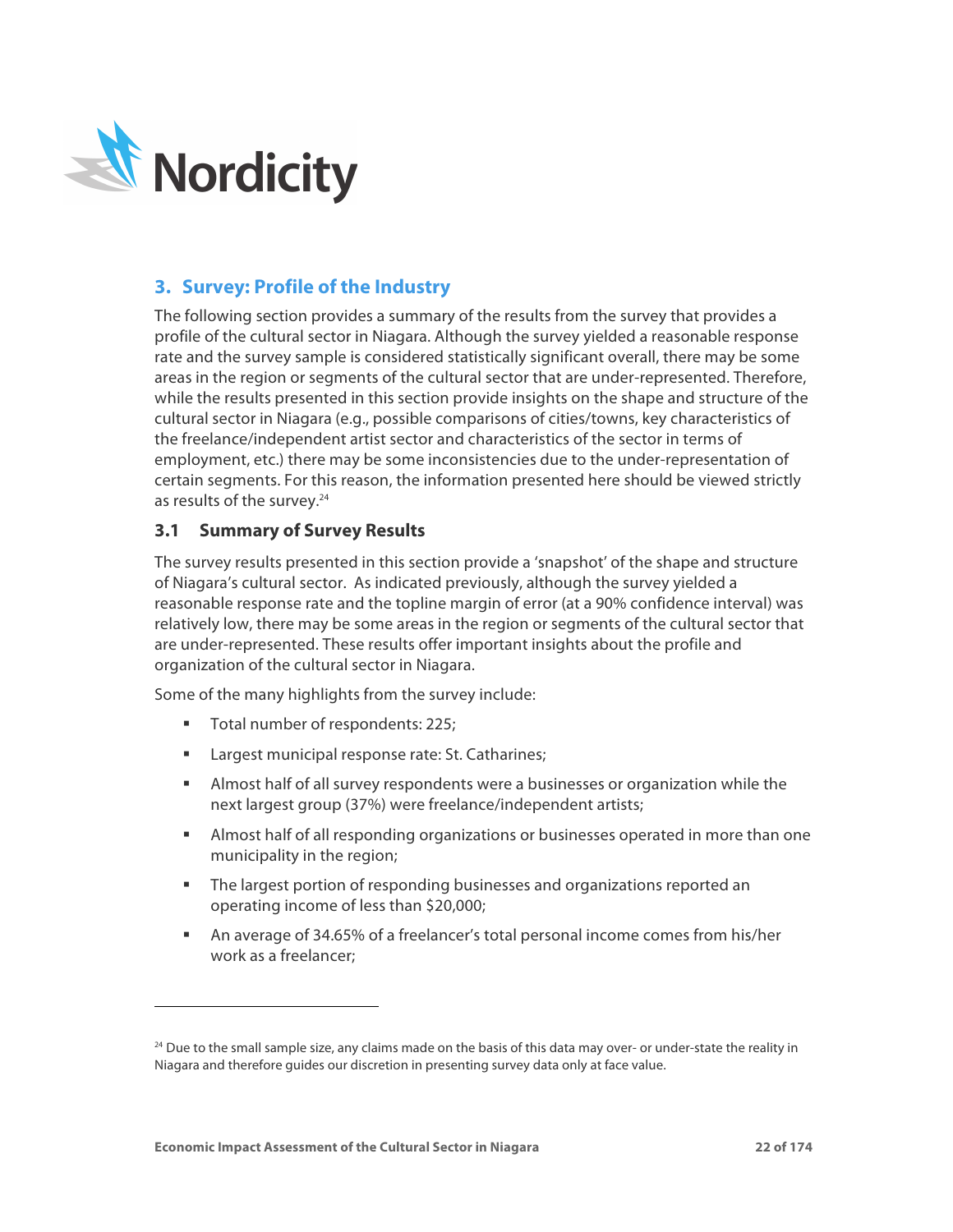

- The biggest limiting factor to the cultural sector in Niagara cited by respondents was access to funding; and,
- § Freelance artists tend to operate more frequently in rural communities whereas cultural businesses and organizations tend to operate more frequently in the urban areas of the region. Freelancers are not subject to the same restrictions and access to suppliers and markets as a business or organization might face.

## **3.2 Survey Respondent Profile**

This subsection provides a summary profile of who responded to the survey.

Of the 225 responses received, the largest overall response rate came from the municipalities of St. Catharines (92 responses) and Niagara Falls (32 responses), which may reflect where the bulk of cultural activity is taking place in Niagara. A more complete representation of the distribution of responses across Niagara's 12 municipalities is given in Figure 2.

**Figure 2: Total of Survey Respondents by Municipality**

Several definitions of terms used in the survey may be helpful in understanding the results of the survey. These terms (taken from survey instructions) are:

*"Last Fiscal Year"* - This term refers to the last complete year for which the organization has filed taxes. For most, the fiscal year will end on December 31st or March 31st -- making the last fiscal year January 1, 2011 to December 31st, 2011 OR April 1st 2011 to March 31st 2012.

*"Operating Income"* - This term refers to the gross amount that the company or organization received from any source (before any costs of doing business, expenses, taxes, debt repayments, etc. are accounted for).

*"Operating Expenses"* - These are any expenditures that the company or organization made in the process of conducting its daily operations. Note that this does not include losses from investments or other assets.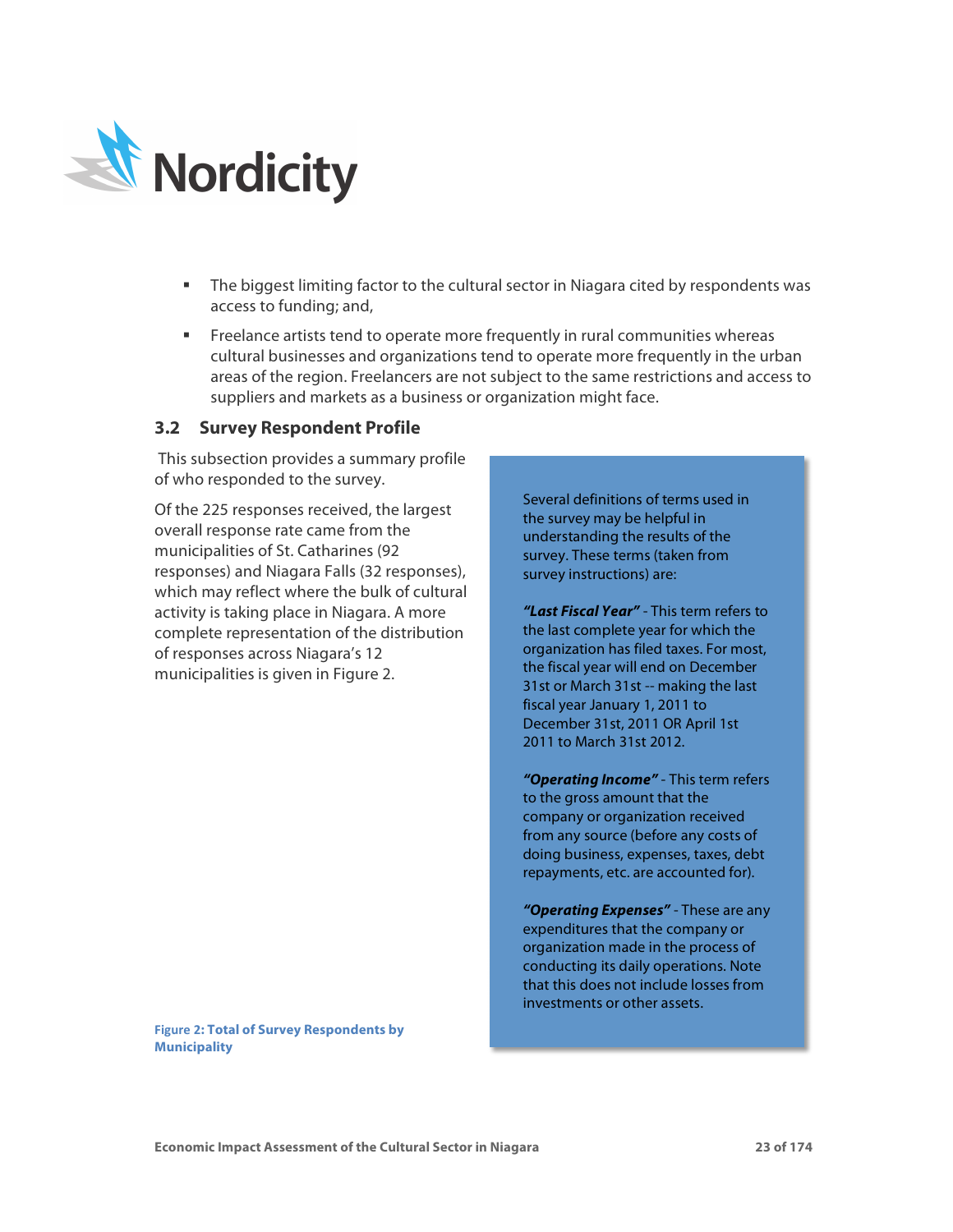



Source: Nordicity online data collection tool; n=225

There is also a certain amount of mobility of goods and services across the municipalities in the region. Indeed, as the chart in Figure 3 illustrates, almost half (42%) of respondents to the survey (regardless of type of respondent) indicated that they operate in other municipalities in the region beyond the one in which their primary operations are located.

**Figure 3: Respondents Operating in Other Municipalities** 



Source: Nordicity online data collection tool; n=219

Of those respondents that answered 'Yes' to operating in other municipalities, the table below illustrates how many other municipalities they operate in. For example, 29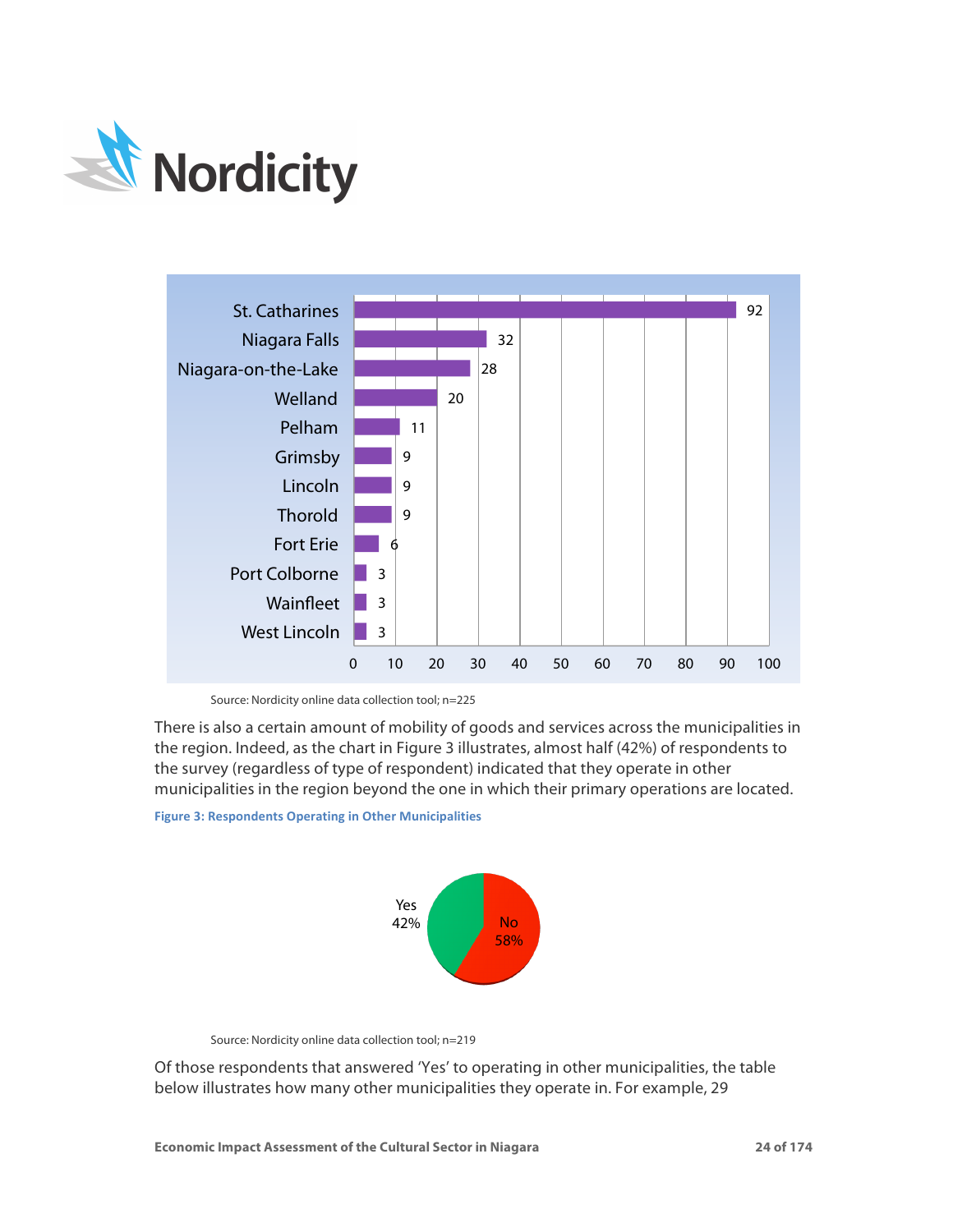

respondents say that, **in addition** to their primary municipality, they operate in two to four other municipalities.

**Table 1: Additional Municipalities** 

| <b>Number of Additional Municipalities Respondent Total (Frequency)</b> |    |
|-------------------------------------------------------------------------|----|
| One                                                                     |    |
| <b>Two to Four</b>                                                      | 29 |
| <b>Five to Eight</b>                                                    | 28 |
| Nine or more                                                            | フフ |

Source: Nordicity online data collection tool; n=89

Note: The respondent total (frequency) does not sum to 42% of 'Yes' respondents in Figure 3. In response to the question whether they operated in other municipalities, not all respondents specified the number of other municipalities in which they operated.

Respondents to the survey were categorized into five groups based on the perspective from which they were responding to the survey. Respondents could only select one option to identify what type of respondent they represented when completing the survey, and their response to that question was linked to key survey logic so that only questions relevant to that type of respondent were presented. The five types of respondents included in the structure of the survey are:

- Cultural Organization or Business;
- Independent artist or freelance professional (responding on their own behalf) ("Freelance/Independent");
- Industry Association or Alliance ("Association or Alliance");
- University or college department, or a specialized industry training institution ("Education"); and,
- Government Department or Agency.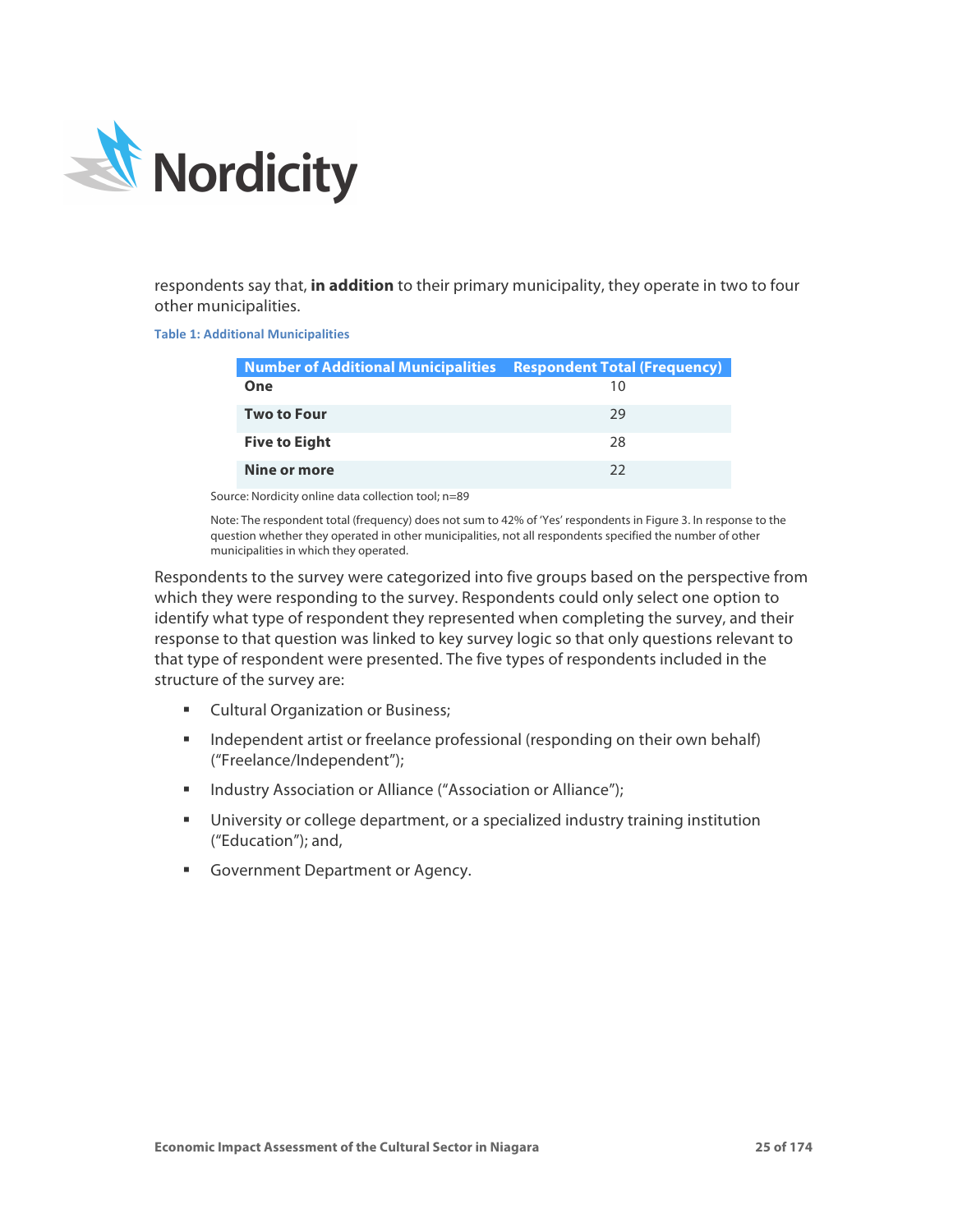

Overall, 50% of all respondents were responding on behalf of a cultural organization or business, with the next largest respondent category being freelance/independent artists at 37%. Below is a pie chart demonstrating the distribution of all survey respondent types.

### **Figure 4: Survey Respondent Types**



Source: Nordicity online data collection tool; n=225

The survey also asked respondents to identify which segment of the cultural sector best represents their primary area of activity. Segments included:

- § Heritage
- **E** Libraries and Archives
- Museums and Galleries
- § Visual Arts
- Crafts and Artisanal Production
- Applied Arts
- **Example 2** Live Performing Arts
- Festivals, Events and Cultural **Celebrations**
- § Writing and Publishing
- **Audiovisual and Digital Media**
- Music and Sound Recording
- Sports and Recreation
- Community Cultural Organizations and Societies
- Other

These segments were then mapped to NAICS categories.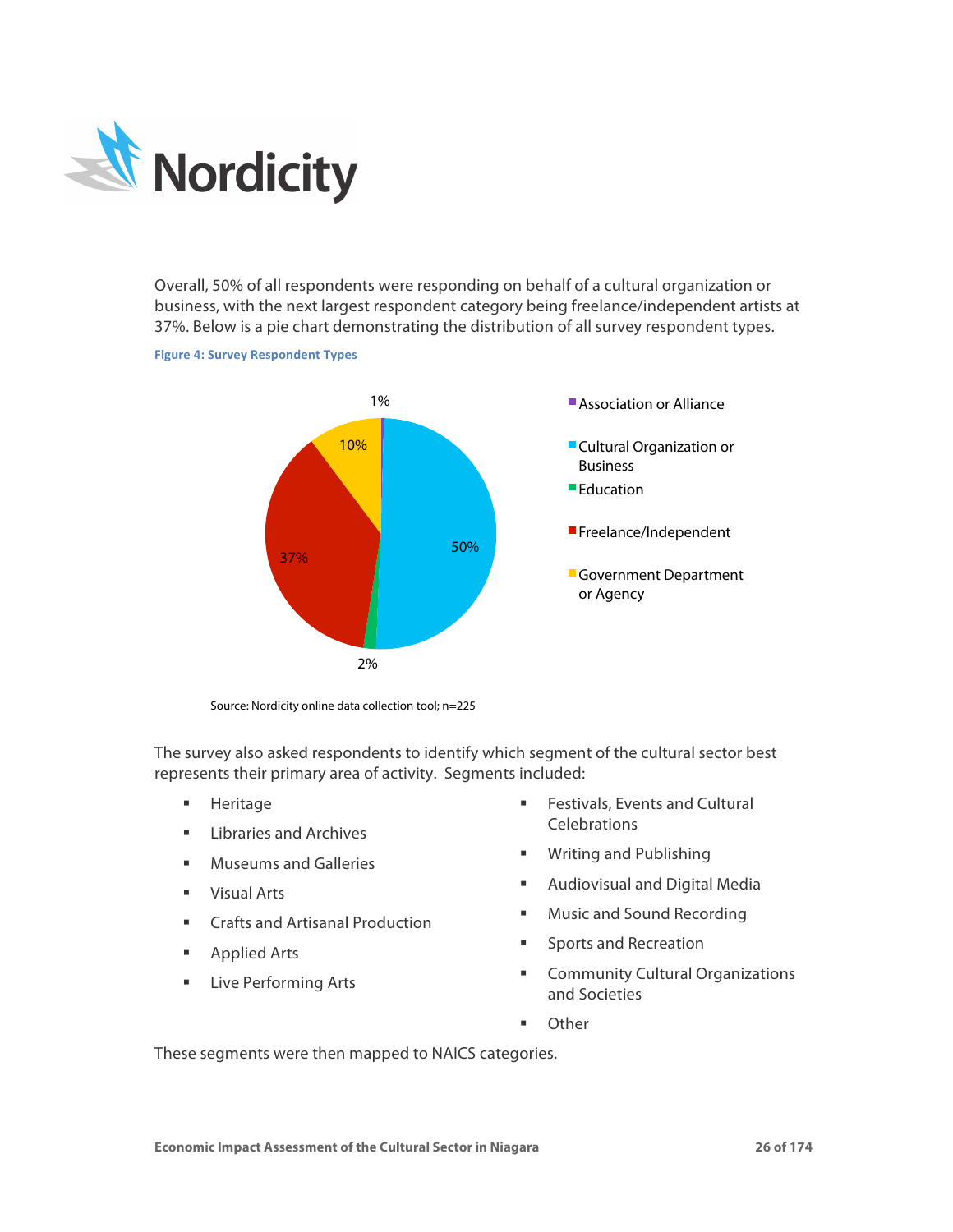

As the figure below illustrates, there was quite an uneven distribution of survey respondents across the various segments or 'NAICS codes'. The vast majority of respondents were in the NAICS 71 category (Arts, Entertainment and Recreation), whereas NAICS 51 (Information and Cultural Industries) was severely under-represented in the survey. For example, according to data from Niagara Economic Development, in 2010 there were a total of 718 cultural businesses and organizations in Niagara, with 486 in NAICS 71 and 232 in NAICS 51. Given that there was a low response rate to the survey for NAICS 51, these survey responses were not used in the economic impact analysis since the results would be too weak. The response rate from the survey for NAICS 71 was stronger and these results were therefore used as part of the economic impact analysis. The NAICS 71 (Arts, Entertainment and Recreation) category also included all 84 freelance and independent professionals responding to the survey.

The relative under-representation of NAICS 51 (Information and Cultural Services) largely contributes to Nordicity's reliance on secondary data, rather than survey data, for the economic impact analysis in Section 4 below. However, the survey data still provide interesting insights into the structure of the cultural sector in Niagara. Figure 5 shows the NAICS respondent totals.



### **Figure 5: Respondent Representivity, by NAICS Code**

Source: Nordicity online data collection tool; n=208

# **3.2.1 Regional Breakouts of Respondents**

The research team also conducted some analysis of responses by type and cluster. The analysis delineated cultural sector clusters by East-West and Rural-Urban.

The map below shows the division using a red division line between the Eastern (St. Catharines, Niagara-on-the-Lake, Thorold, Niagara Falls, Welland, Port Colborne and Fort Erie) and the Western areas (Grimsby, Lincoln, West Lincoln, Pelham and Wainfleet). It is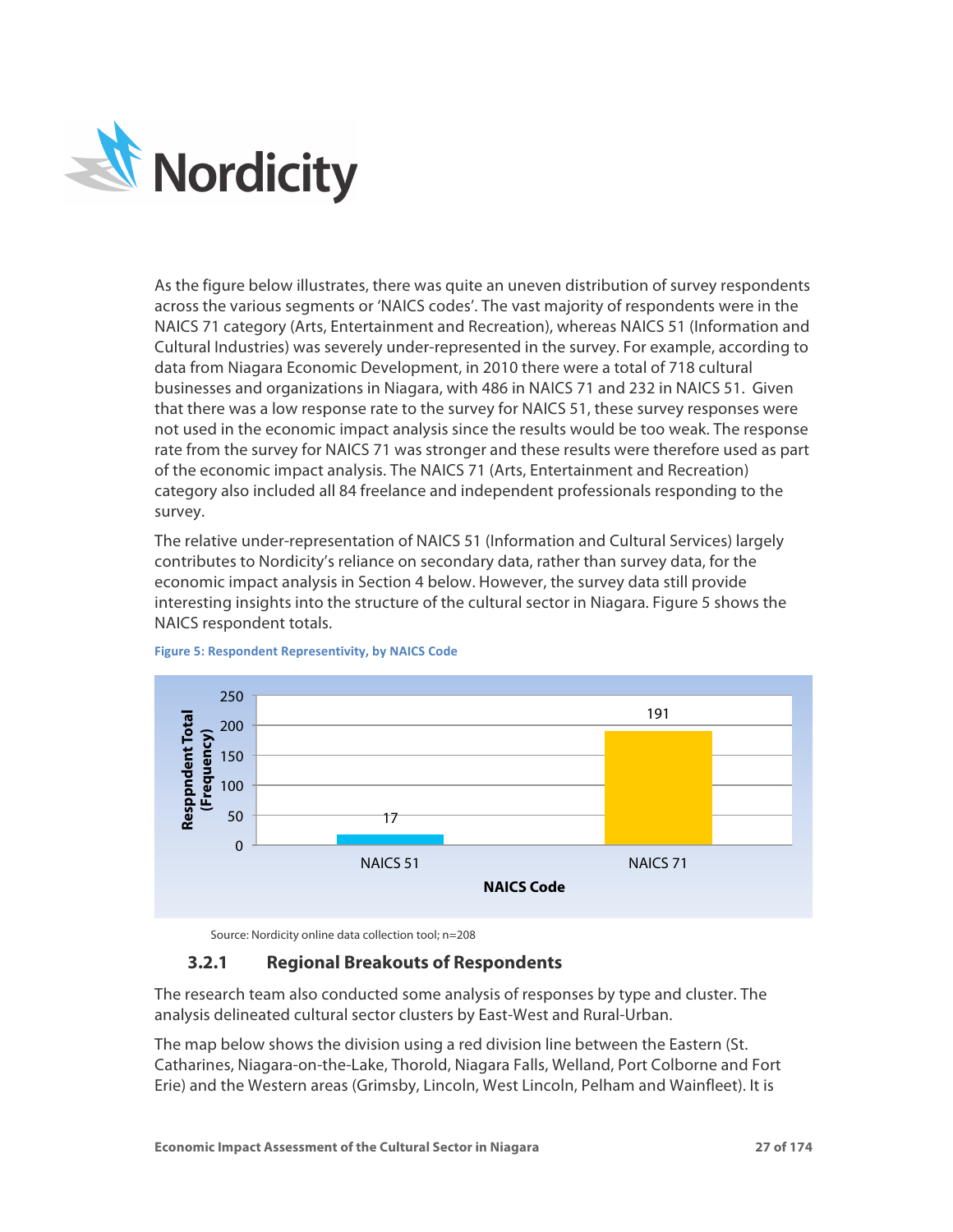

important to note that further breakdown of respondents by municipality cannot be made due to low response rates in certain individual municipalities.

**Figure 6: Niagara's East-West Delineation** 



Source: Niagara Region Website: Niagara Region Map, Area and Population.

The Eastern municipalities have the most respondents compared to the Western municipalities. There were no respondents for two of the respondent type categories in the Western municipalities (Educational institution and Association or Alliance). The proportions of respondent types are illustrated in the figures below. Over 50% of Eastern respondents were responding on behalf of a cultural organization or business.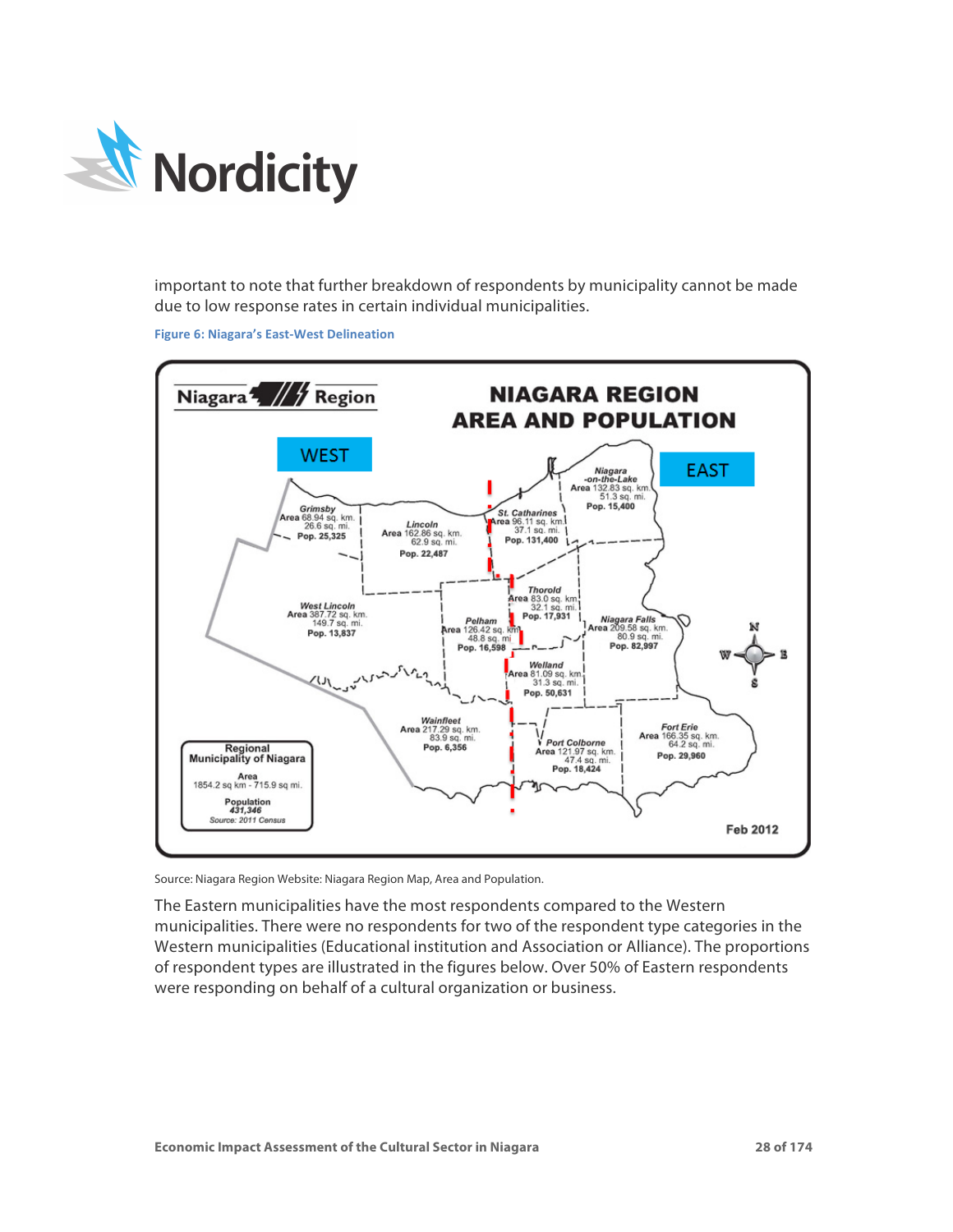

**Figure 7: Respondent Categories (East-West)** 



Source: Nordicity online data collection tool; n=35 (West); n=190 (East)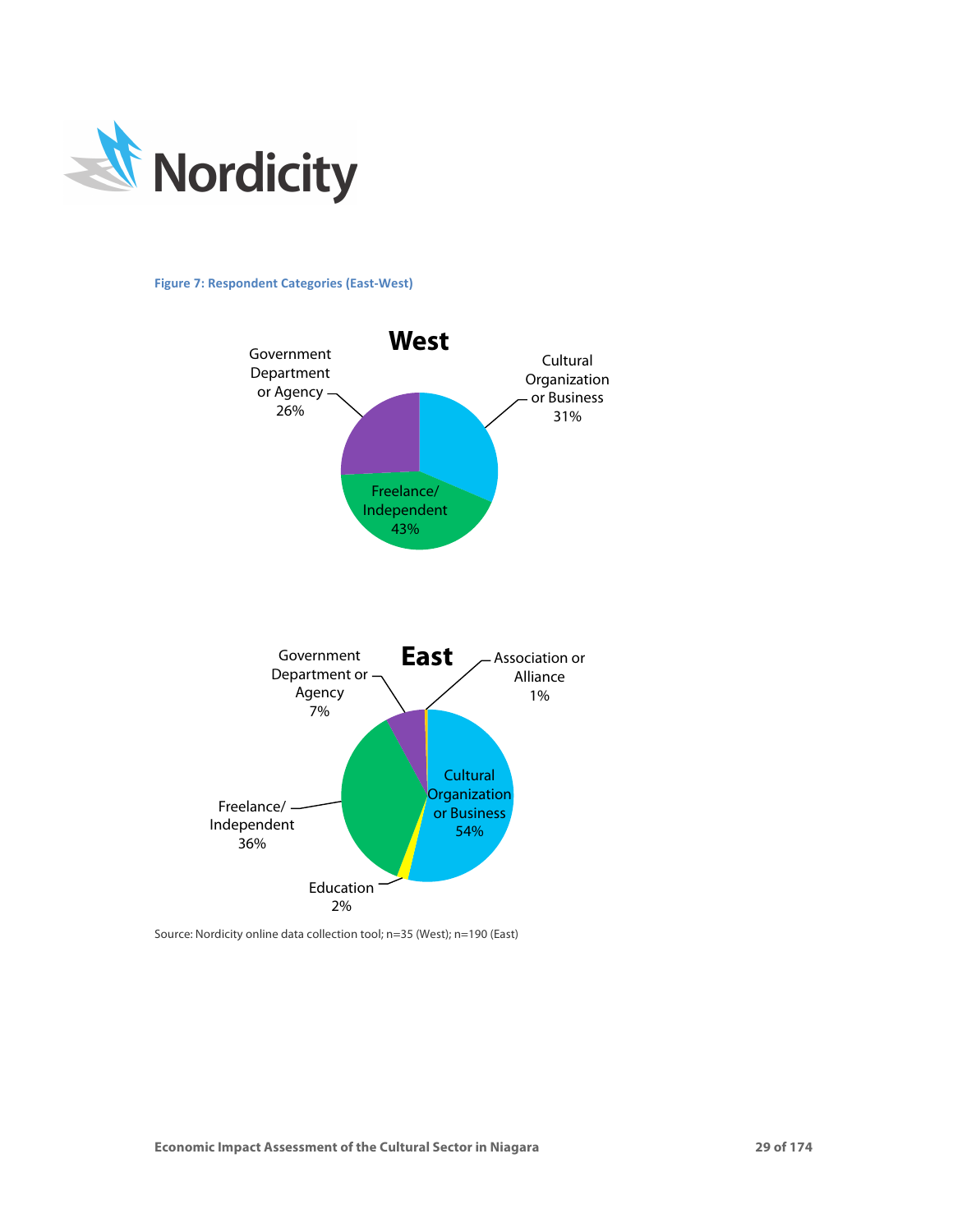

-

The project team also conducted regional breakout analyses using a 'rural' vs. 'urban' categorization of municipalities, based on each municipality's designation within the Niagara's subdivision designation.25 Municipalities categorized as cities are: Niagara Falls, Port Colborne, St. Catharines, Thorold and Welland. The following towns are designated as rural: Fort Erie, Grimsby, Lincoln, Niagara-on-the-Lake and Pelham. The townships are: Wainfleet and West Lincoln.

The respondent types for rural and urban municipalities are illustrated in Figure 8. Urban municipalities have the largest number of respondents (n=156) while also having the most respondents in every category of respondent types. These figures indicate that there is a higher concentration of cultural activity in the larger urban areas of Niagara.

Cultural organizations and/or businesses are located in urban areas (58%) more frequently than rural areas (33%), reflecting the general tendency for organizations and businesses to establish themselves in locations where they can have easy access to key suppliers and support businesses as well as other businesses and organizations with whom to collaborate. In addition, the urban centres offer access to a larger audience as they are in areas of population concentration for both residents and visitors.

On the other hand, there is a higher concentration of independent artists and freelancers in the rural municipalities (51%) compared to the urban municipalities (31%). These figures may indicate that freelancers are more mobile, working across multiple municipalities, and may not need to be located in urban centres. In addition, most freelancers or independent artists do not have a storefront but rather their own atelier/studios located in their own homes. The flexible and transportable nature of the freelance and independent artist's work means they are able to choose between the urban and rural areas without losing business or the ability to work effectively.

<sup>&</sup>lt;sup>25</sup> Designations are: City, Town or Township. In our categorization, 'urban' includes all municipalities designated as cities while 'rural 'includes those designated as towns and townships. While somewhat arbitrary, this categorization is meant to assist in explaining differences in the nature of responses and response rates found in the study. Municipalities may self-designate in this regard, and these designations do not always reflect common assumptions. The distinctions are not always evident, e.g., the Town of Fort Erie (designated as 'rural') has a much larger population than the City of Port Colborne (designated as 'urban').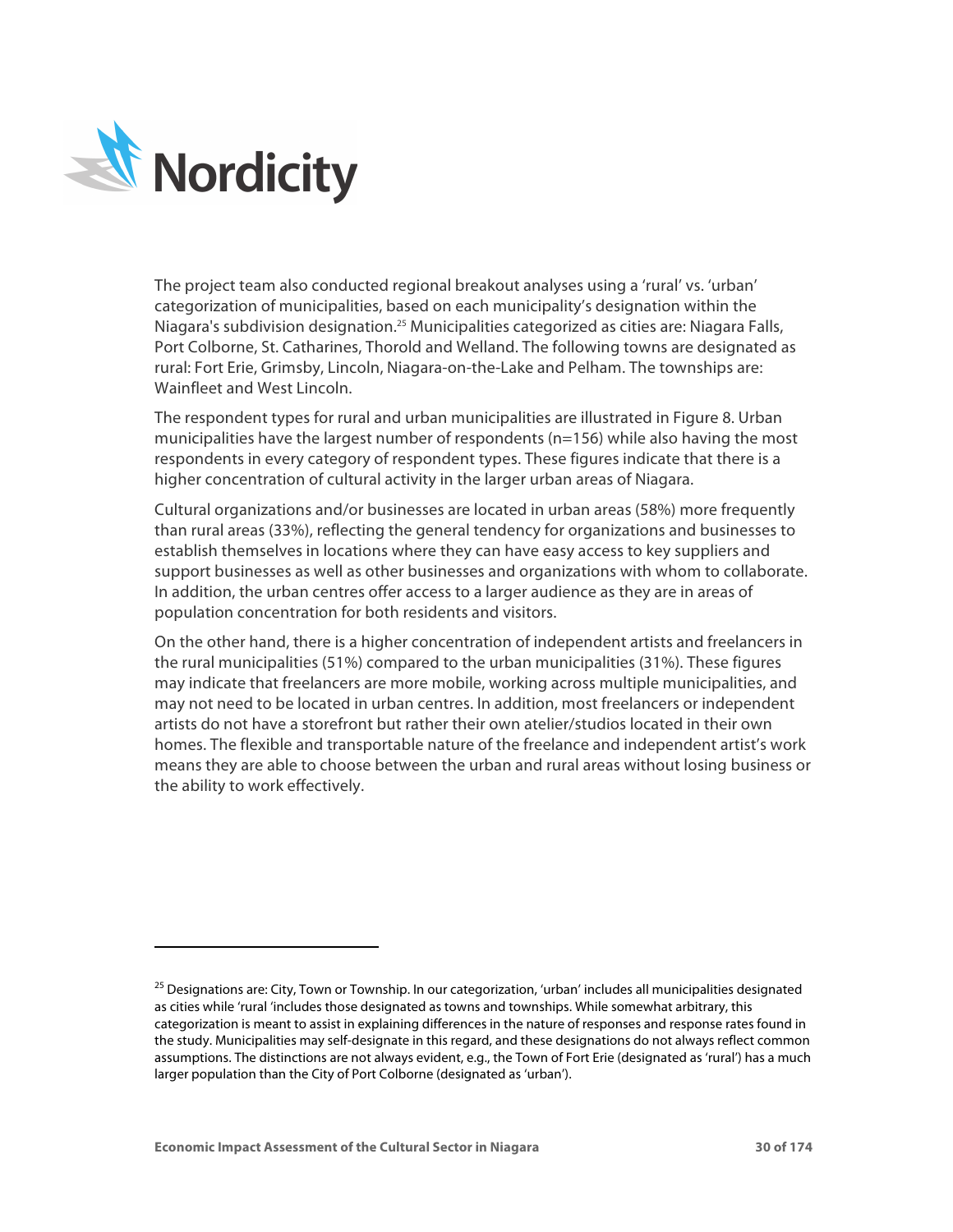

## **Figure 8: Respondent Categories (Urban and Rural)**



Source: Nordicity online data collection tool; n=156 (Urban); n=69 (Rural)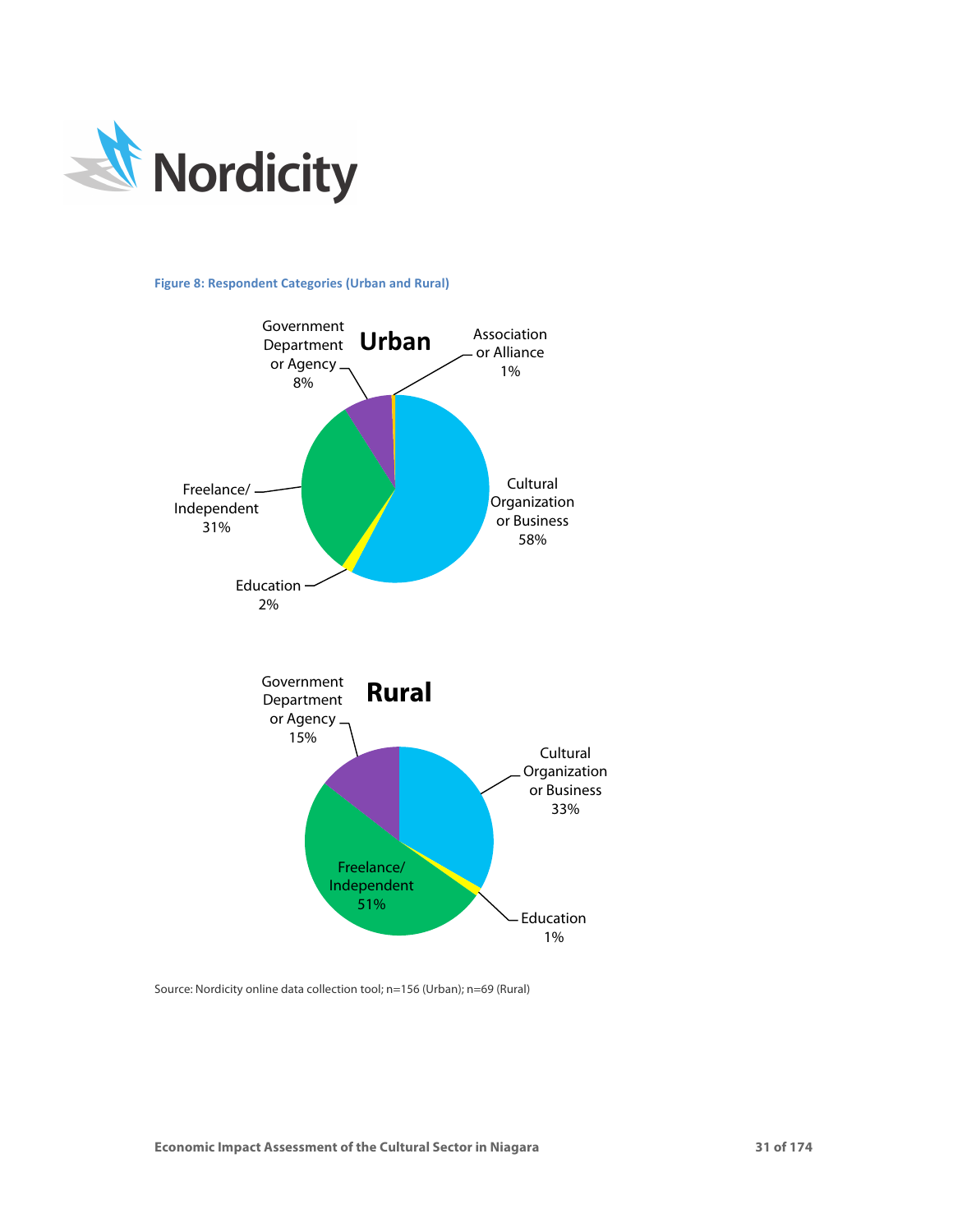

-

# **3.3 Cultural Organization or Business Profile**

The cultural sector in Niagara is primarily composed of non-profit organizations (82% of respondent organizations/businesses), most of which do not have charitable status, as evidenced by the results presented in Figure 9, below. On the other hand, there are very few public corporations in Niagara's cultural sector. 26



**Figure 9: Organizational Structure of Cultural Business or Organization** 

Source: Nordicity online data collection tool; n=112

Respondent organizations were also asked to indicate the number of years that they have been in operation in the cultural sector in Niagara. The average age reported by organizations was 28 years (based on 112 responses to that question). This figure indicates that the cultural sector in Niagara is quite mature and established. These results also indicate

<sup>&</sup>lt;sup>26</sup> As per the Canadian Revenue Agency and the Income Tax Act an organization can only register as a non-profit (non-charitable status) if it is (primarily):

<sup>§</sup> "Organized exclusively for social welfare, civic improvement, pleasure, recreation or any other purpose except profit"

<sup>§</sup> "Does not distribute or otherwise make available for the personal benefit of a member any of its income unless the member is an association which has as its primary purpose and function the promotion of amateur athletics in Canada".

A non-profit can achieve charitable status if the organization either operates for "the relief of poverty", "the advancement of education", "the advancement of religion" or, "other purposes that benefit the community in a way that the law says is charitable". Frequently, cultural organizations do qualify as they are deemed to provide a benefit to the community, cultural education and teaching, etc.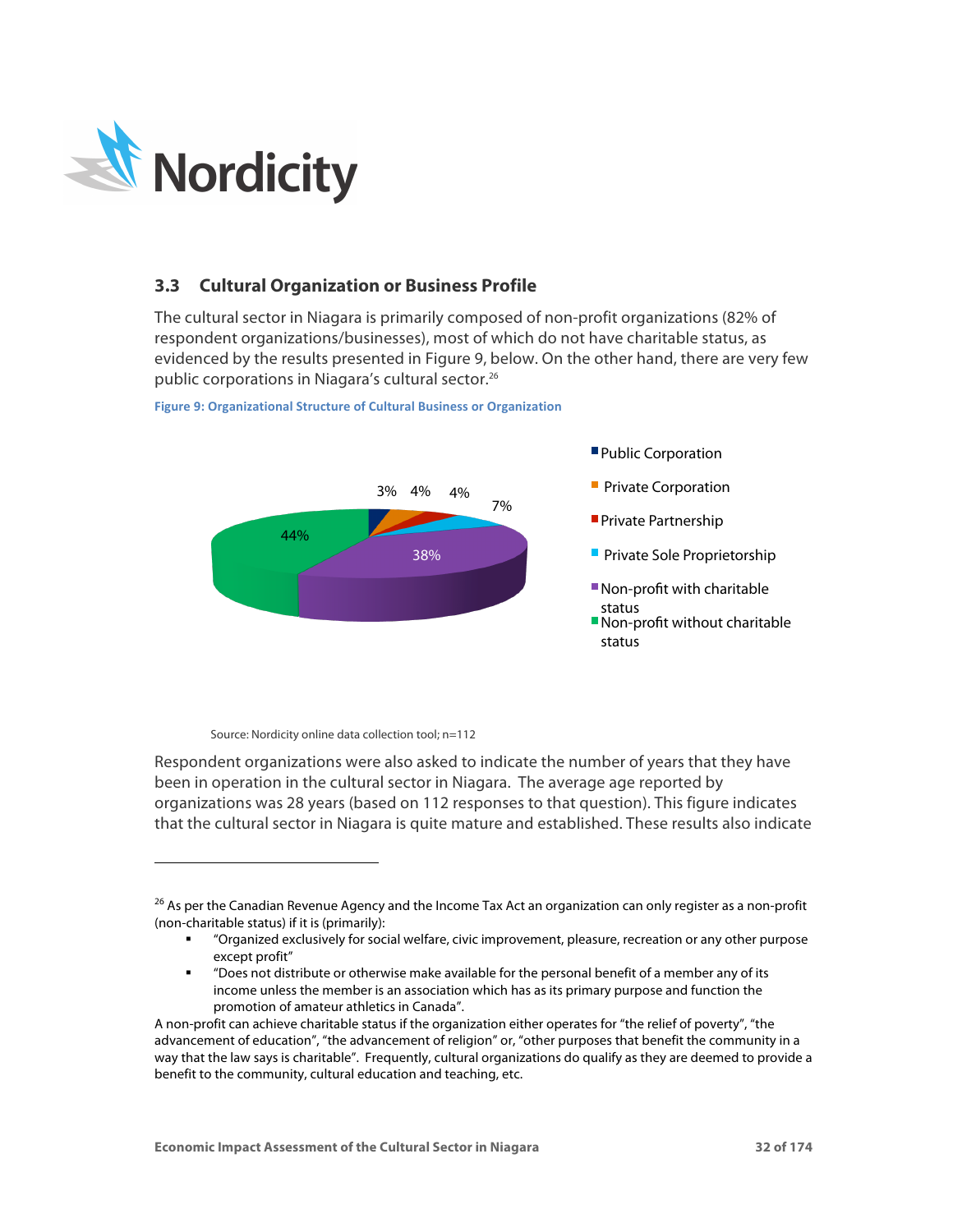

that the sector is fairly stable and has proven itself to be relatively sustainable. That said, such a high average organizational age also indicates that there is little growth in the sector with very few new cultural organizations or businesses establishing themselves in the region.

With regard to which cultural sector segments are most active in Niagara, the figure below shows the primary cultural segments in which respondent organizations operate. The largest share of business and organization respondents identified their primary areas of activity were in "Museums and Galleries" and "Heritage", indicating that these segments are core components of Niagara's cultural sector.

1%

### **Figure 10: Business and Organization Primary Cultural Segment**

- **Applied Arts**
- Audiovisual and Digital Media
- Community Cultural Organizations and



Source: Nordicity online data collection tool; n=111

Many cultural businesses and organizations have a defined operating season. For example, many performing arts organizations operate on a seasonal basis where they only present their cultural offerings for a select period of time during the year and use the rest of the year for planning and production. Similarly, some sports or recreational organizations (such as outdoor water sports) are limited by seasonal weather patterns. In addition, many cultural businesses and organizations in Niagara only operate at full staffing levels during the tourist season, relying on a skeleton staff in the off season in order to better manage operating costs during times when they may not receive much demand for their products or services. Survey respondents in the business/organization category were asked to indicate whether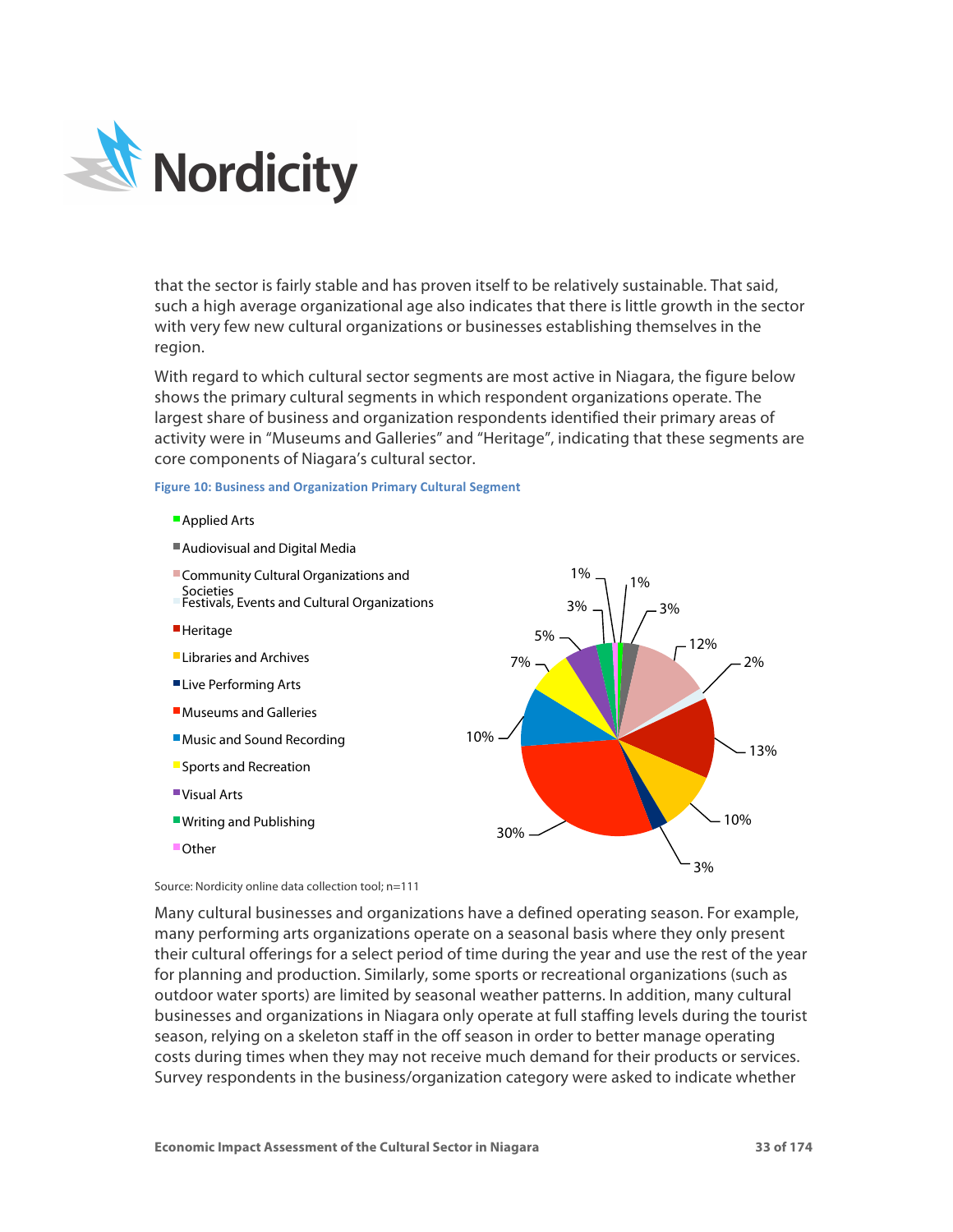

or not they operate on a seasonal basis. In total, about one third of cultural organizations or businesses surveyed indicated that they follow an operating season. Of those, the majority operated in the fall and spring months, as illustrated in the chart below. <sup>27</sup> These results illustrate the strength of the industry as a potential destination in the fall and spring months. The mostly even distribution of the operating seasons (even the winter is almost a quarter of the 97 respondents) also shows an opportunity for making Niagara into a four-season destination.



#### **Figure 11: Operating Season for Cultural Business or Organization**

The length of operating seasons varied greatly among respondent organizations. That said, the majority of organizations indicated that their operating season was somewhere between 9-10 months long, followed by 7-8 months and six months (see Table 2 below). Very few organizations indicated that they had an operating season of five months or less.

#### **Table 2: Operating Season for Cultural Business or Organization**

|                     | <b>Respondent Total</b><br>(Frequency) |
|---------------------|----------------------------------------|
| Less than one month |                                        |
| 1-2 months          |                                        |
| 3-5 months          |                                        |
| 6 months            |                                        |
| 7-8 months          | 6                                      |
| 9-10 months         | q                                      |

Source: Nordicity online data collection tool; n=26

<sup>-</sup>

Source: Nordicity online data collection tool; n=97

<sup>&</sup>lt;sup>27</sup> Please note that respondents could select more than one month, which means that there is likely some double counting.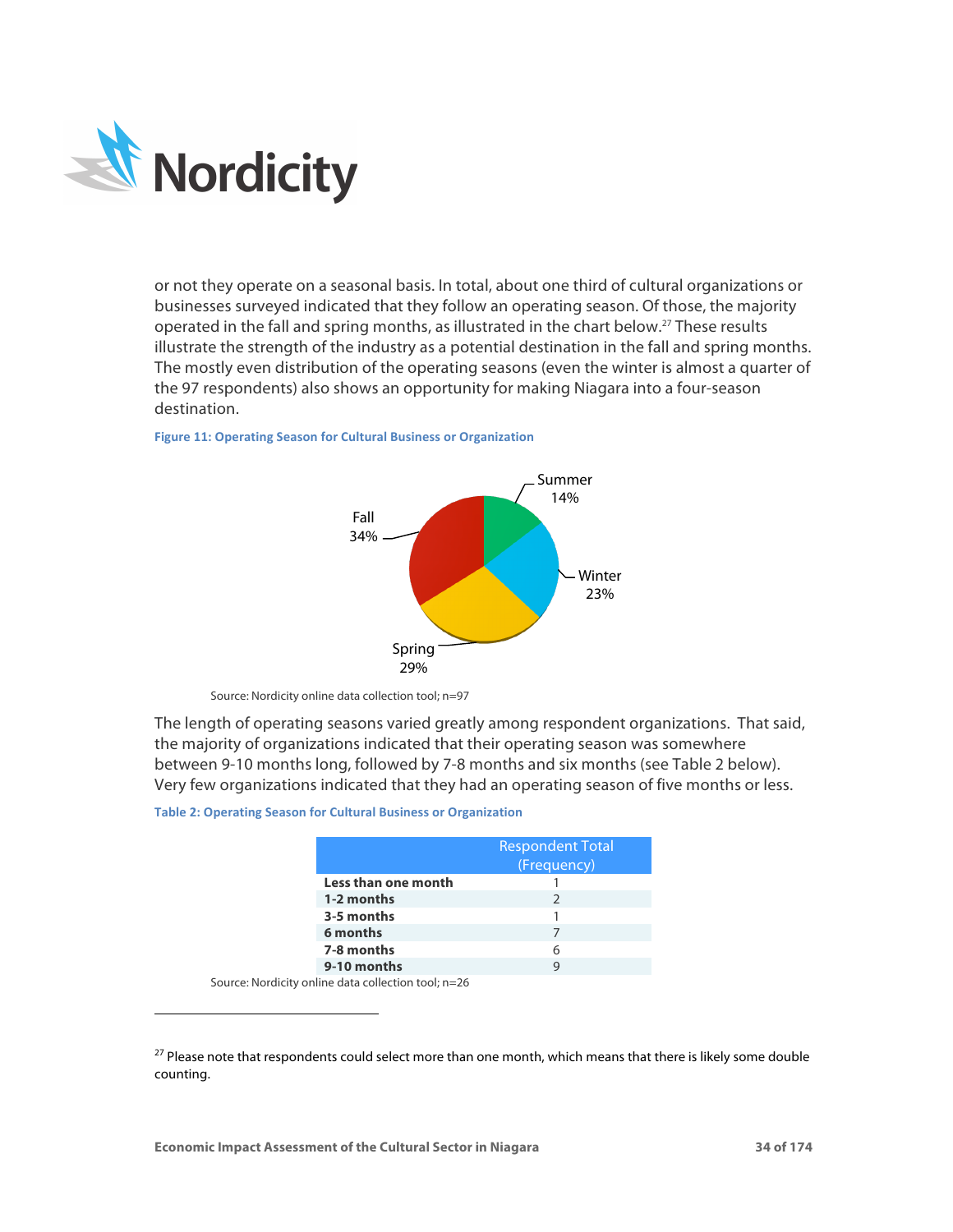

-

## **3.3.1 Financial Profile of Cultural Businesses and Organizations28**

Financial information was a significant part of the survey questionnaire and businesses and organizations gave detailed responses of their breakdown of income and expenses. <sup>29</sup> Twothirds of respondent organizations or businesses had a total operating income of less than \$100,000, the majority of which reported an income of less than \$20,000 (46%), indicating that the cultural sector in Niagara is primarily composed of small- or micro-sized organizations (based on income). In most cases, organizations reported having expenses that roughly equate to their annual operating revenue, as illustrated in Figures 12 and 13, below. This alignment of operating expenses and income is consistent with the structure of most cultural organizations in Niagara, which are primarily non-profit organizations. The 46% of respondents operating in the less than \$20,000 income bracket illustrate that many organizations are operating on very small budgets to offer their programs and services, which can have a number of implications. For example, many organizations indicated that they did not have any paid employees, meaning that their organizations rely entirely on volunteer human resources. This reality illustrates just how important volunteerism is to the survival and sustainability of Niagara's cultural sector.



## **Figure 12: Operating Income for Fiscal-Year (FYE) 2011<sup>30</sup>**

 $^{28}$  Please note that the figures presented in this section do not include figures for freelancers or individual artists. <sup>29</sup> Note: The terminology used in the survey was 'income' since the survey also was administered to individuals who worked as freelancers and made an income rather than revenue. The term 'income' coincides with the standard Statistics Canada business income definition and therefore is more comprehensive than the use of 'revenues', given that 'income' also includes grants/subsidies, etc.

<sup>&</sup>lt;sup>30</sup> Please note that this chart only represents results for cultural businesses and organizations and does not include data from freelancers and individual artists.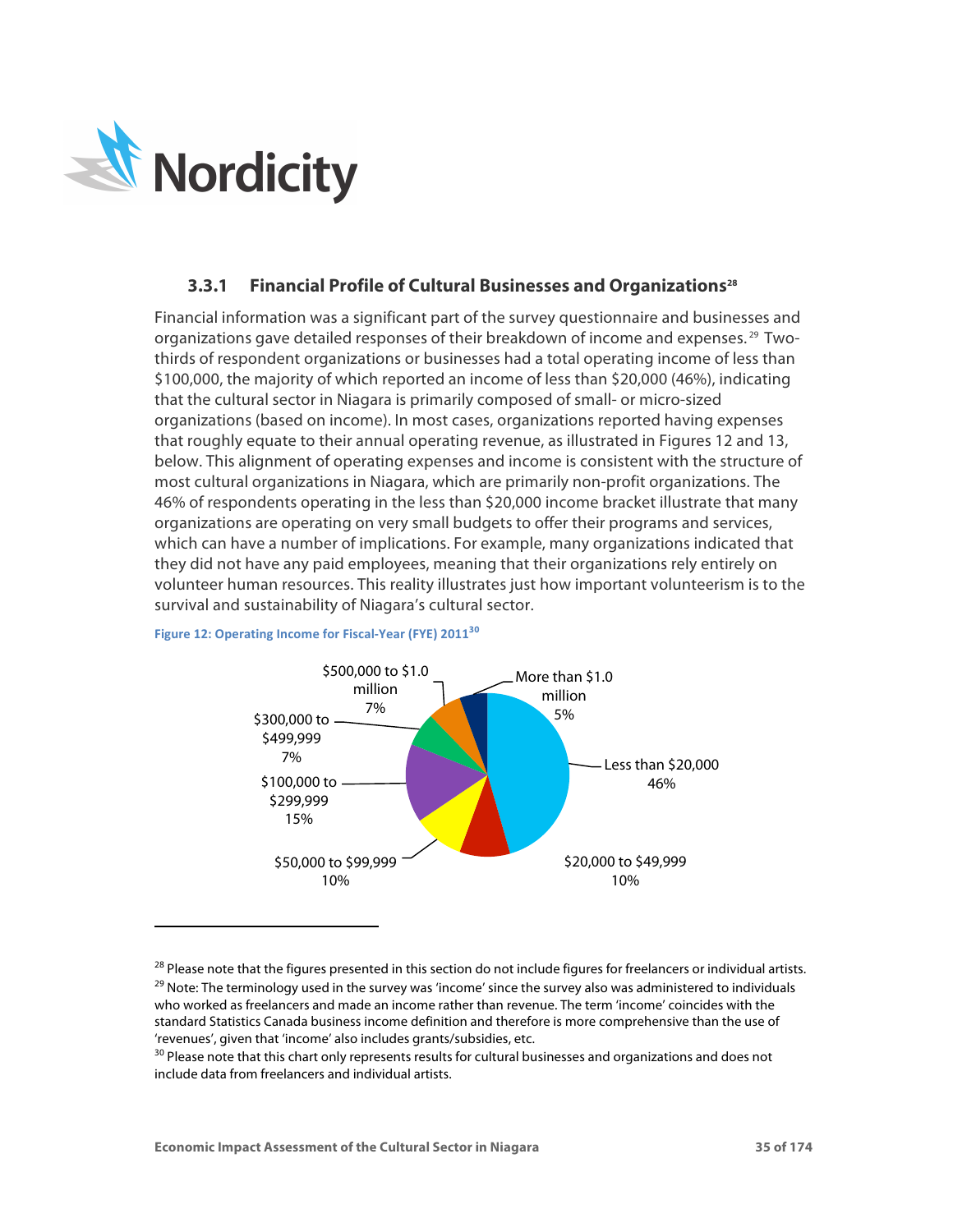

Source: Nordicity online data collection tool; n=90





Source: Nordicity online data collection tool; n=90

The various sources of operating income for cultural businesses and organizations are illustrated in Figure 14 below. On average, the largest share (percentage) of income comes from the sale or rendering of cultural products or services (29.5%). The next highest average share (percentage) of income for businesses and organizations comes from 'grants, bursaries and direct public funding' (18.9%),<sup>31</sup> followed by 'gifts and contributions' (13.4%). These results indicate just how dependent cultural organizations and businesses in Niagara are on public funding and other sources of public and private contributions (e.g. donations, in-kind donations, corporate sponsorships, etc.). Public and private support is and will continue to be vital to the health and vibrancy of Niagara's cultural sector. Without these public funds, the Niagara cultural sector would be without almost a third (32.4%) of their operating income.

-

<sup>&</sup>lt;sup>31</sup> Excluding tax credits.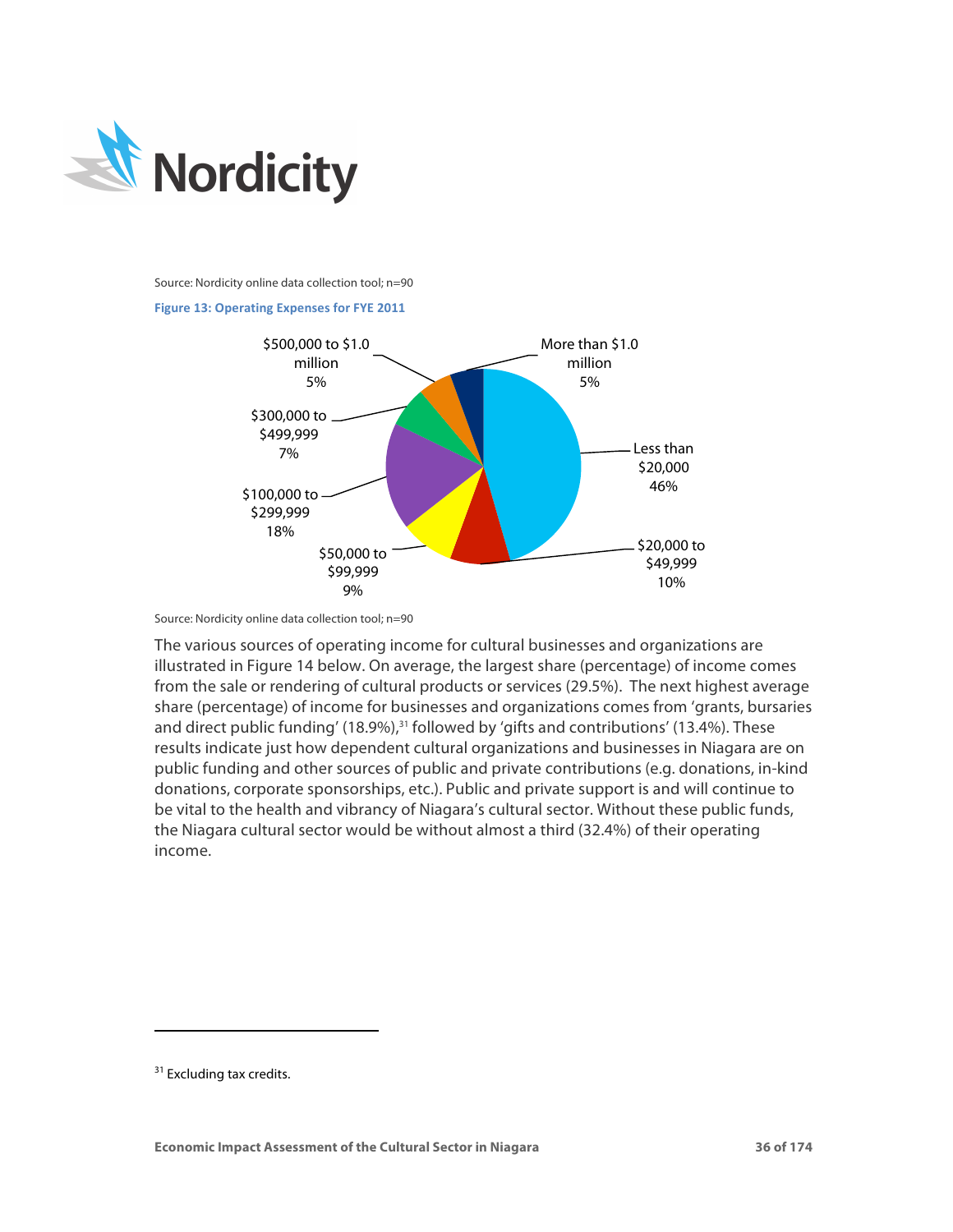

Figure 14: Breakdown of Operating Income for Cultural Organizations or Businesses (average share of total **operating income)** 



Source: Nordicity online data collection tool; mode n=102<sup>32</sup>

<sup>-</sup>

Note: % do not sum to 100% because the number of total respondents varied according to the specific category. Thus, % is calculated using different totals.

Licensing is an almost negligible source of income for cultural businesses and organizations in Niagara. Indeed, Figure 15 below shows the average proportion of income that business and organization respondents earn from the sale or licensing of intellectual property vis-àvis all other sources of income. The sale and licensing of intellectual property contributes an average of 7% to the overall total operating income for cultural businesses and organizations in Niagara. These figures indicate that there might not be a great deal of original intellectual property being developed in the region.

<sup>&</sup>lt;sup>32</sup> The mode is used when there is a difference in the number of respondents for each question. The mode uses only the most frequent number of complete responses to a particular question.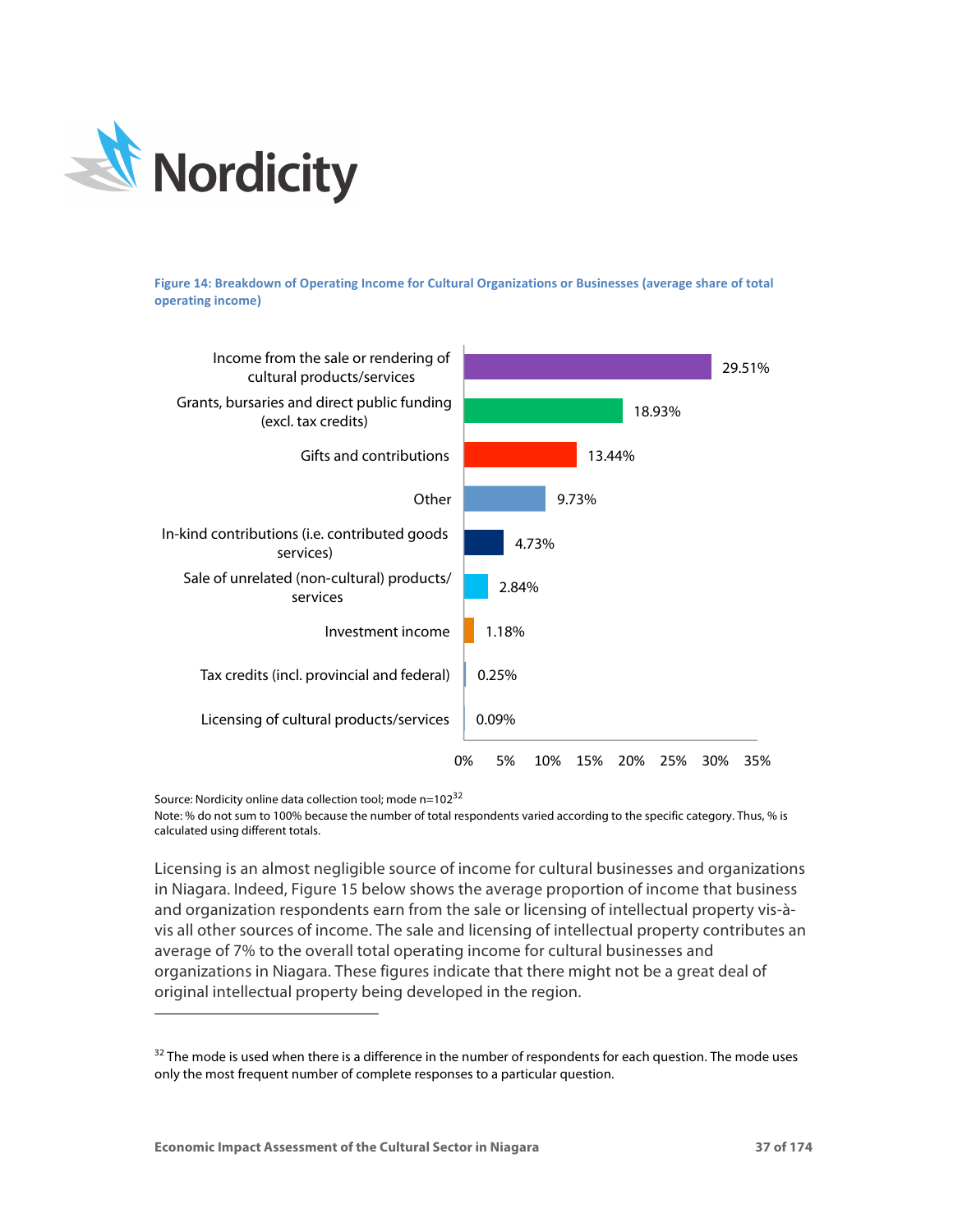

Earnings and investments in intellectual property is a commonly used KPI to describe an industry or sector's health, development and success. While intellectual property is an imperfect performance indicator for sectoral innovation, the survey asked respondents to estimate the income from sale and licensing of IP to determine how much income the sale of copyrights and other license fees and royalties may contribute to income. The 7% reported by cultural organizations is quite small compared to other industries such as engineering and agriculture, for example, where more activities in that sector may drive IP like sale of design plans or plant chemicals/pesticides or modified seeds in the agricultural sector. It also indicates that the cultural sector in Niagara has a relatively small number of businesses that would typically produce high levels of intellectual property such as architectural firms and media and entertainment businesses.

> Sale or licensing of intellectual property 7% **All Other** Income 93%

Figure 15: Income from Sale and Licensing of Intellectual Property vs. All other income

Source: Nordicity online data collection tool; mode n=102

Respondent organizations were also asked to provide a breakdown of their operating expenses according to type of activity. As shown in the figure below, 'Wages, salaries and employee benefits<sup>'33</sup> constitutes the biggest expenditure for cultural businesses and organizations in Niagara, while the overhead costs for facilities represents the second largest portion of expenses (14.6% and 10.8%, respectively).

-

<sup>&</sup>lt;sup>33</sup> Excluding fees paid to freelancers.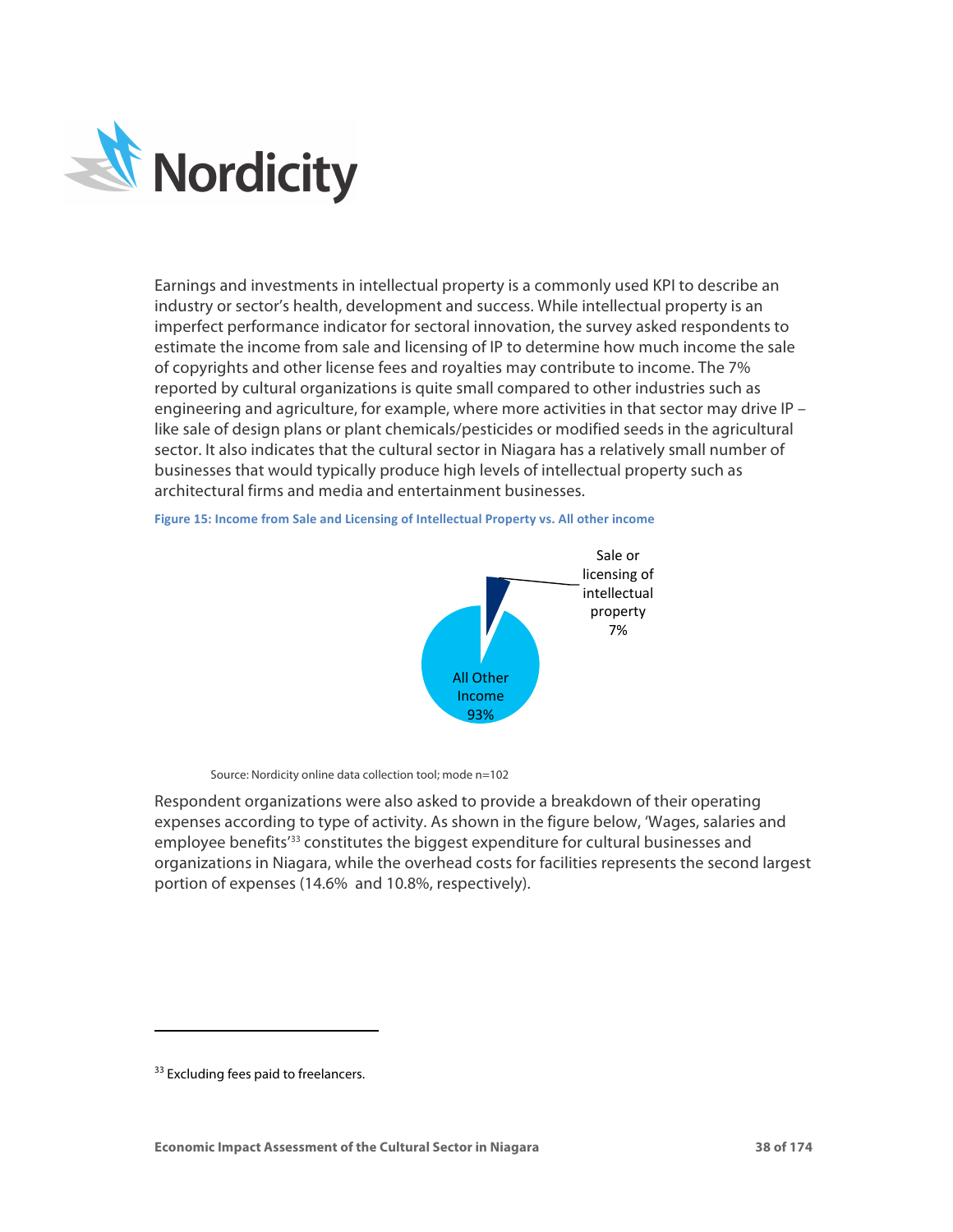

Figure 16: Breakdown of Operating Expenses for Cultural Organizations or Businesses (average share of total **operating expenses)**



\*\*\*Excluding interest payments

Source: Nordicity online data collection tool; mode n=102

Note: % do not sum to 100% because respondent totals vary across questions. Thus, % is calculated using different totals.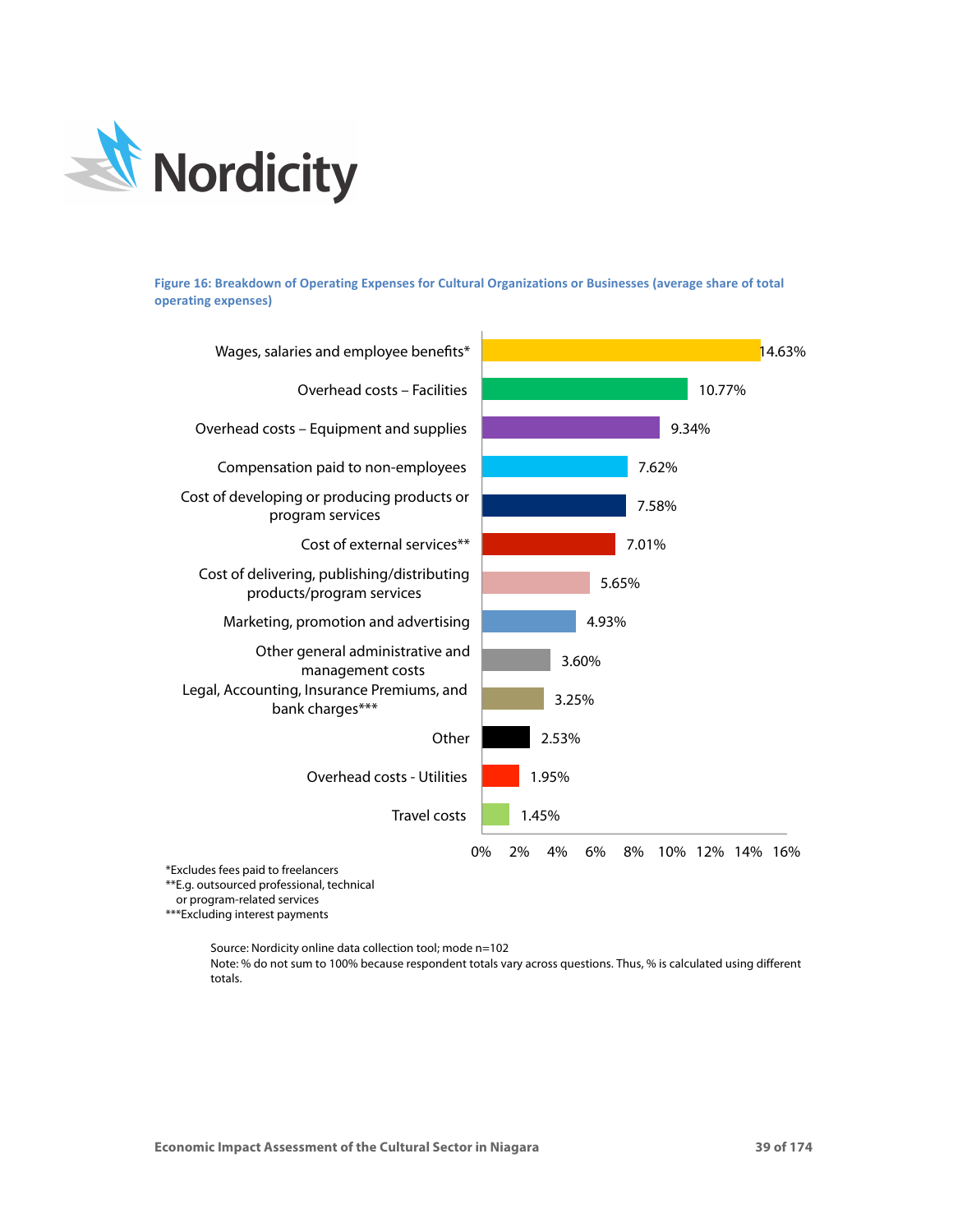

# **3.3.2 Profile of the Cultural Workforce**

As discussed in the Economic Impact Analysis in Section 4, Niagara's cultural sector employs a total of almost 6,000 jobs, on the basis of the NAICS codes defined in Section 1.3 above.

Based on the responses provided to the survey, the majority of cultural workers in businesses and organizations appear to be employed on a full-time basis. The figure below shows the percentage of the survey workforce that is full-time and part-time. The percentages represent the total workforce reported; and therefore include seasonal, contract and permanent cultural and non-cultural workers. From the survey, 32 businesses reported they did not have any paid employees (including themselves). Almost 70% of the respondents who indicated that they did not have any paid employees were non-profits without charitable status and they were from all cultural segments. Once again, this figure indicates just how critical volunteerism is to the health and sustainability of cultural businesses and organizations in Niagara. It may also indicate that organizations are relying more heavily on freelance professionals who can complete work on an as-needed basis rather than maintaining a full or part-time workforce which requires significant overhead.

**Figure 17: Percentage of workforce Full-time vs. Part-time (Cultural and Non-cultural workers)** 



Source: Nordicity online data collection tool; mode n=51

In addition, cultural businesses and organizations indicated that they employed approximately 203 independent or freelance professionals in a cultural occupation in 2011. Out of 50 businesses responding to this question, 35 answered that they did not employ any freelance professionals in 2011. In terms of employment of independent or freelance professionals for non-cultural occupations, out of the 51 cultural businesses and organizations who responded to this question, 47 answered that they did not employ any of these individuals, while four businesses indicated that they employed approximately 27 independent or freelance professionals in a non-cultural occupation in 2011.

The majority of the workforce - as reported by respondent businesses and organizations have a Bachelor's Degree as the highest level of education acquired. The full distribution of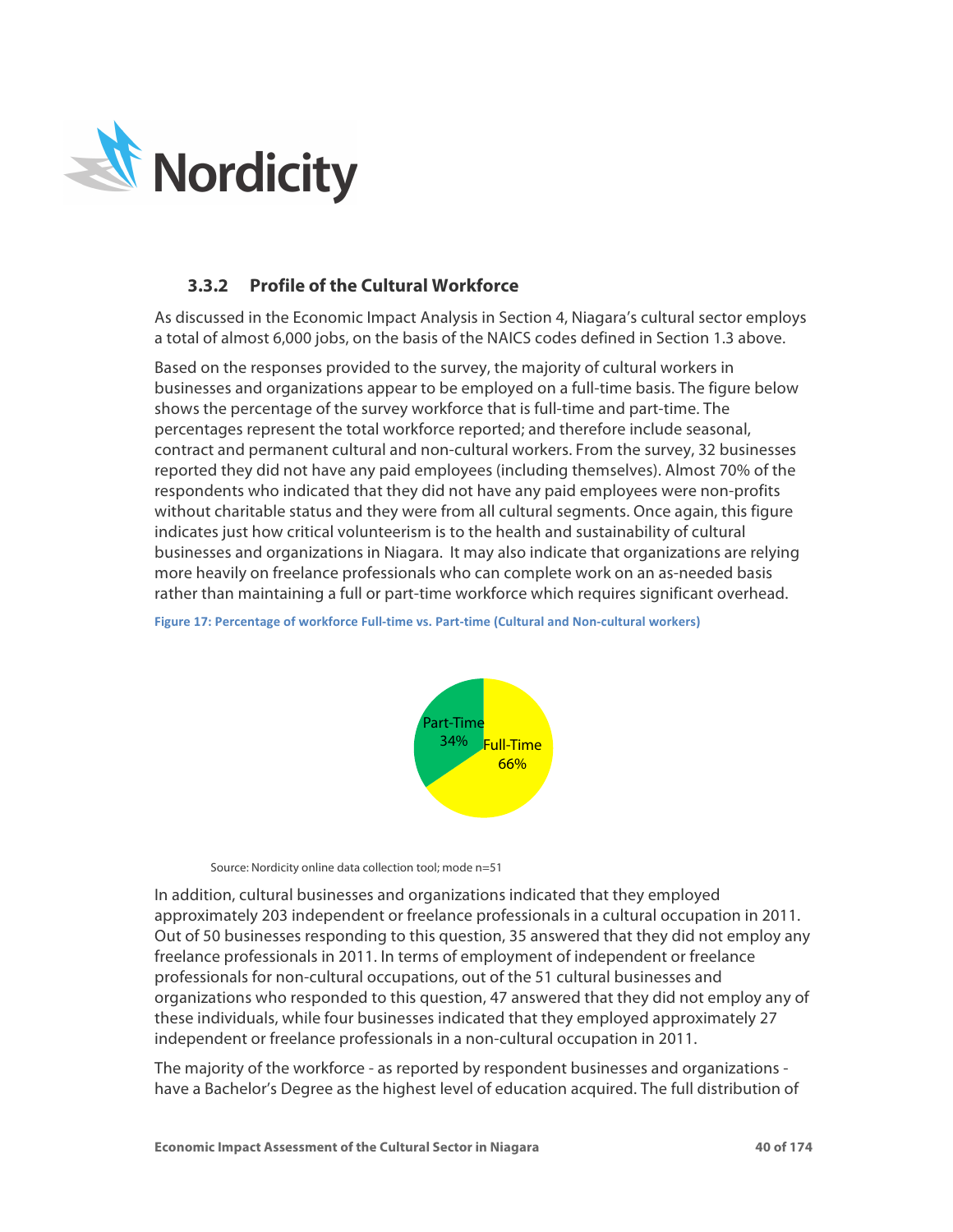

<sup>-</sup>

the level of education for cultural workers in Niagara is displayed in the figure below. This figure indicates that, on average, 73% of workers employed in the cultural workforce in Niagara have some form of post-secondary education (12%+2%+42%+17%). According to the Niagara Workforce Planning Board policy brief, only 19% of Niagara's workforce holds a 'university certificate, diploma, or degree'.<sup>34</sup> The provincial average for the same qualifications is 29%.<sup>35</sup> In light of these statistics, we can see that Niagara's cultural sector is a relatively highly educated workforce.



**Figure 18: Average % of employees, by highest level of education attained** 

Source: Nordicity online data collection tool; mode n=49 n=50 n= 51

## **3.4 Profile of Independent Artists and/or Freelance Professionals**

A total of 84 survey respondents indicated that they were freelance professionals or independent artists. Respondents indicated that the average number of years they had been working as an independent artist or freelance professional in the cultural sector in Niagara was just over 18 years. Again, this figure illustrates that the cultural sector in Niagara is quite mature and well established. This longevity may be both a strength and a weakness. On the one hand, it indicates that there is enough employment and opportunity in the region for

<sup>&</sup>lt;sup>34</sup> Niagara Workforce Planning Board, Policy Brief #8 (prepared by en Scholtens

and Doug Hagar) November 2010. Accessed April 12, 2013: http://www.brocku.ca/webfm\_send/15381.  $35$  Ibid.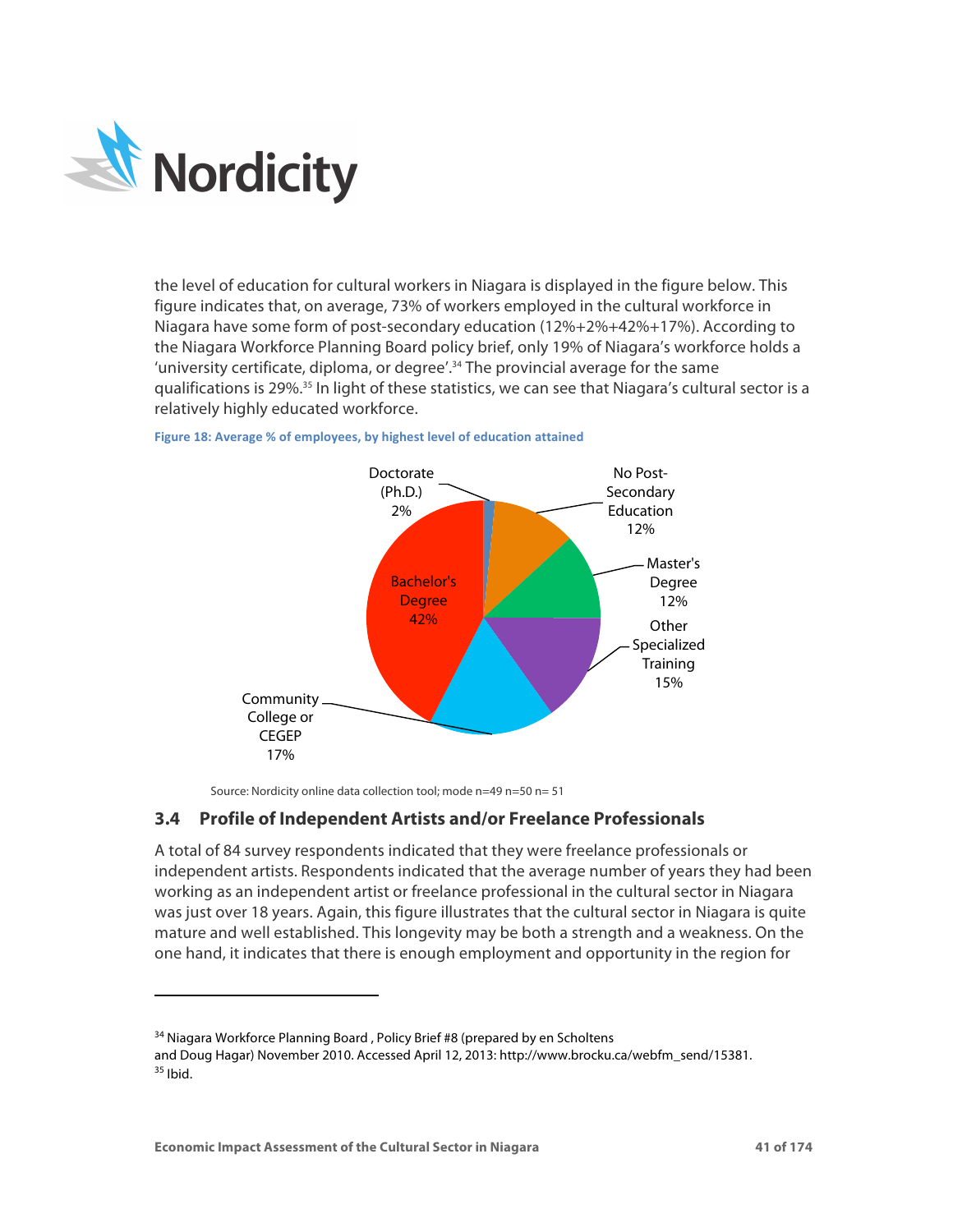

independent artists and freelancers to maintain long sustainable careers in the region. On the other hand, it also indicates that there are fewer emerging professionals and artists establishing themselves in Niagara.

Freelance professionals in Niagara's cultural sector work in a number of different capacities. The figure below demonstrates the types of different freelance professionals based on whether they were providing cultural or non-cultural services, and on whether they selfcategorized as an independent artist, independent instructor or other type of freelance professional. The majority of 'freelancer' respondents identified themselves as independent artists, which includes preforming artists, visual artists, musicians and others.

**Figure 19: Freelancer type: Categories** 

<sup>-</sup>



Source: Nordicity online data collection tool; n=117 \*Note that some respondents identified themselves as operating in more than one category.

Freelancers reported that, on average, they worked on just over 106 cultural engagements in 2011(n=33). This fairly high number of engagements indicates that freelancers in Niagara are busy and very active.<sup>36</sup> It may also indicate that there is a high reliance in the sector on freelance labour which can be used on an 'as-needed' basis. By relying more heavily on freelance labour, cultural organizations and businesses can manage their costs within limited budgets by avoiding high overhead costs related to supporting wages for a larger core staff. While respondents were not asked to specify what types of engagements were included in this number, it may include anything from a contribution to a periodical

<sup>&</sup>lt;sup>36</sup> In this context a cultural engagement means a contract or project for which a freelance professional was hired to complete by a cultural organization or business.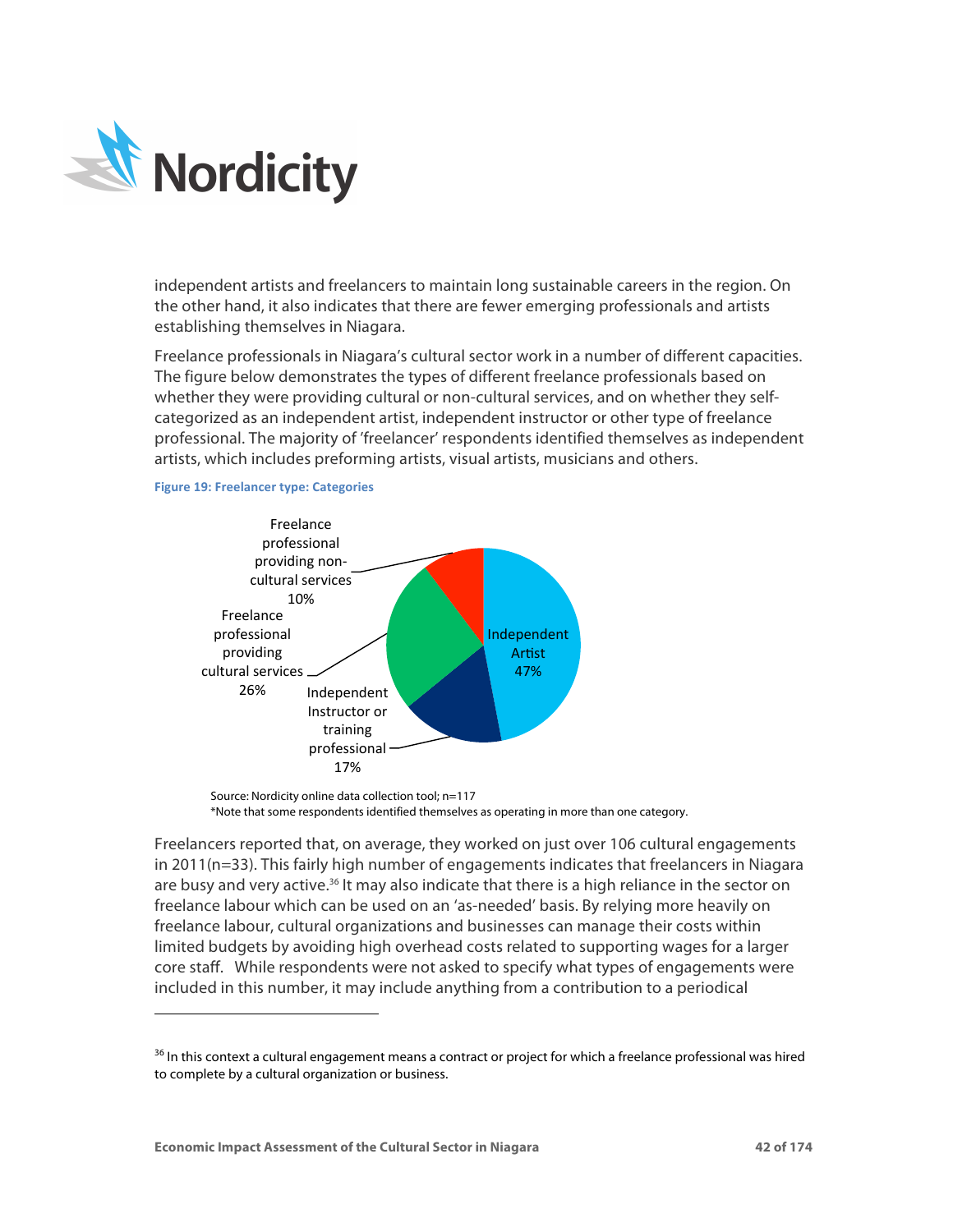

publication (i.e. newspaper or magazine), freelance production work for a performing arts production, or freelance work on a museum exhibition or program development. The average number of engagements reported by freelancers that indicated that they work as an independent instructor or training professional was just over 41 in 2011 (n=10).

Freelancers were also asked to identify the cultural segments where they are most active. Due to the nature of freelance work in the cultural sector, respondents were able to select several different cultural segments that apply to them. Overall, there was a higher frequency of freelancers and independent professionals who indicated they were active in the 'Live Performing Arts' and 'writing and publishing' segments'. The figure below illustrates which segments of the cultural sector are the most active for freelance and independent professionals.





Source: Nordicity online data collection tool; n=219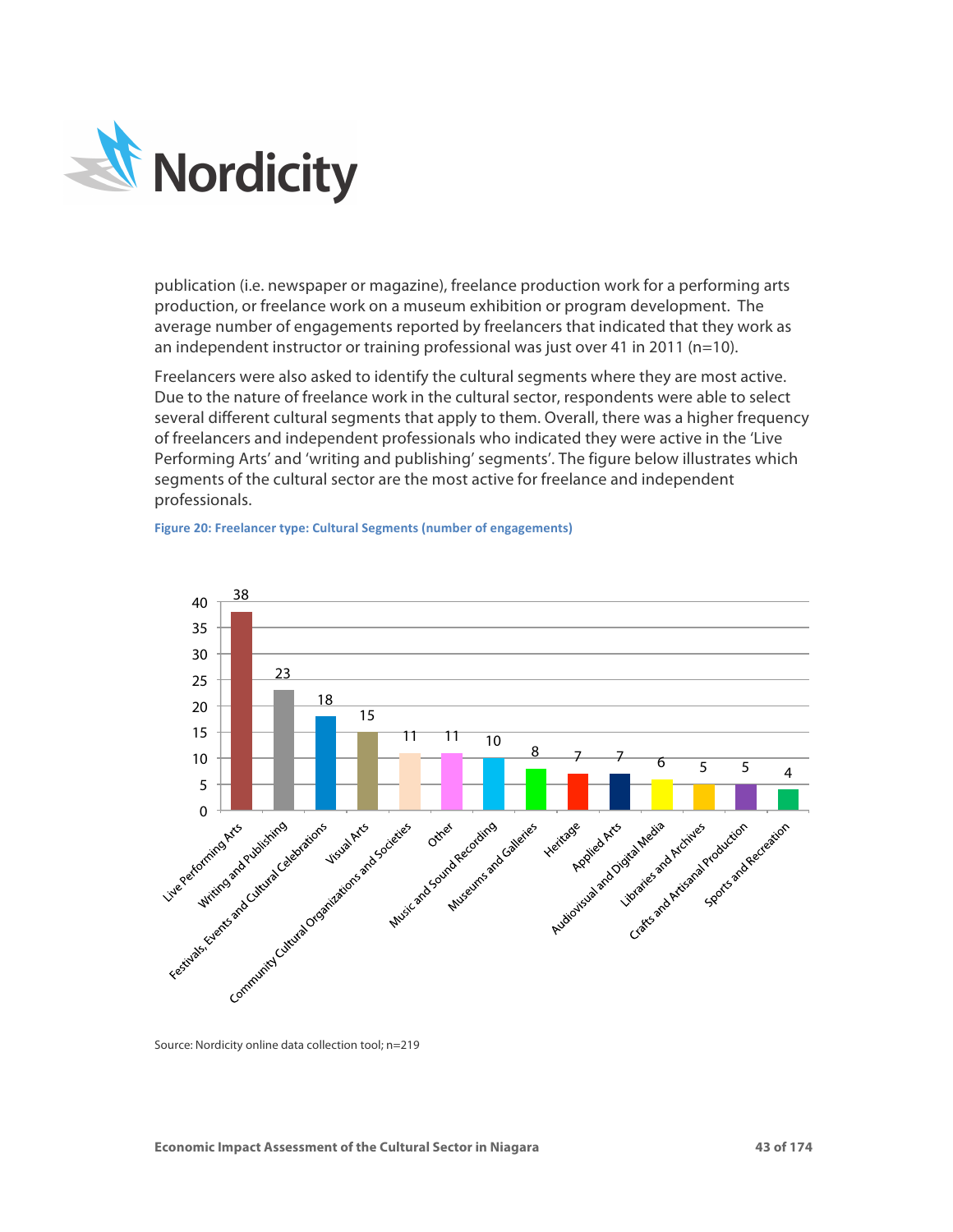

Freelancers and independent artists were also asked to report on their total income from 2011 – including any income from their work as a freelancer or artist and any other source of income (e.g., additional employment). In total, about 58% of respondents reported they earned \$35,000 or less. Statistics Canada data for Ontario in 2011 broke down average weekly earnings by industry. For the 'Arts, entertainment and recreation' industry, the average weekly earnings is \$532.85.<sup>37</sup> As a yearly income, this adjusts to about \$27,700.<sup>38</sup> For 'Information and cultural industries', average weekly earnings are \$1,134.03– that is approximately \$58,970 annually.<sup>39</sup> The freelancers in the survey earn modestly more than their 'Arts, entertainment and recreation' compatriots but 60% less than those in the 'Information and cultural industries'. Freelancer and independent artists in Niagara's cultural sector, on the whole, are earning less than in every other industry except for the 'Arts, entertainment and recreation' and the 'Accommodation and food service' industries. 40

### **Figure 21: Freelancer Reported Income**



Source: Nordicity online data collection tool; n=60

<sup>37</sup> Statistics Canada. (2013). "Earnings, average weekly, by industry, monthly

(Ontario)". Accessed April 9, 2013 from: http://www.statcan.gc.ca/tables-tableaux/sum-som/l01/cst01/labor93geng.htm

 $38$  Ibid.

-

40Listed by Statistics Canada in the CANSIM table 281-0028.

 $39$  Ibid.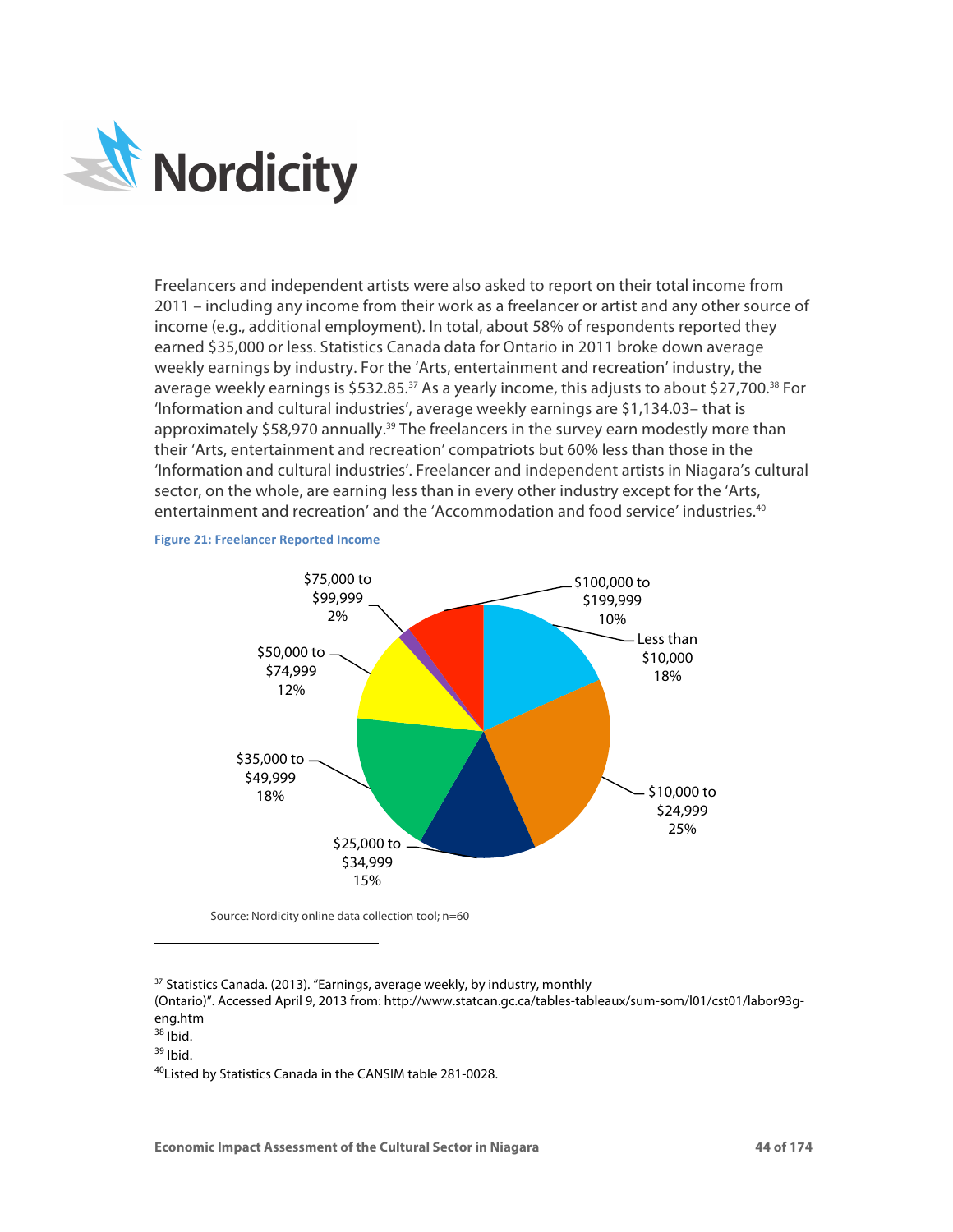

-

Respondents were also asked to report the percentage of their total income in 2011 that came from work in the cultural sector as a freelance professional and/or independent artist. The average percentage of total income attributed to work as a freelancer was almost 35%, indicating that freelancers and independent artists heavily subsidize their work with additional sources of income like additional employment. This means that the earnings of a freelancer or independent artist in Niagara are not enough to live on for the average citizen of Niagara. This is a weakness inherent in the cultural sector since the nature of the cultural sector is an 'ebb and flow' of interest in cultural goods and services and not always a steady stream of income. Ten respondents indicated that they did not earn any income from their work as an independent artist, freelance professional or independent instructor in the cultural sector in 2011. The figure below illustrates the average percentage of income earned by freelancers for their work as a freelance professional, independent artist and/or independent instructor in 2011. 41



**Figure 22: Average of Total Income Earned as a Freelancer in the cultural sector** 

Source: Nordicity online data collection tool; income earned as an instructor n=55, income earned as an independent artist n=54, income earned as a freelance professional n=55

As seen above in Figure 22, many freelancers and independent artists in Niagara have to supplement their income with other part-time, full-time, seasonal or contract employment; either with a cultural organization or with a non-cultural organization, potentially with both (see Figure 23 below). Indeed, 38% of respondents indicated that they were employed by a

 $41$  Please note that some respondents may have reported income from more than one of these activities as they may have worked as an independent artist, freelance professional and independent instructor or any combination thereof during FYE 2011.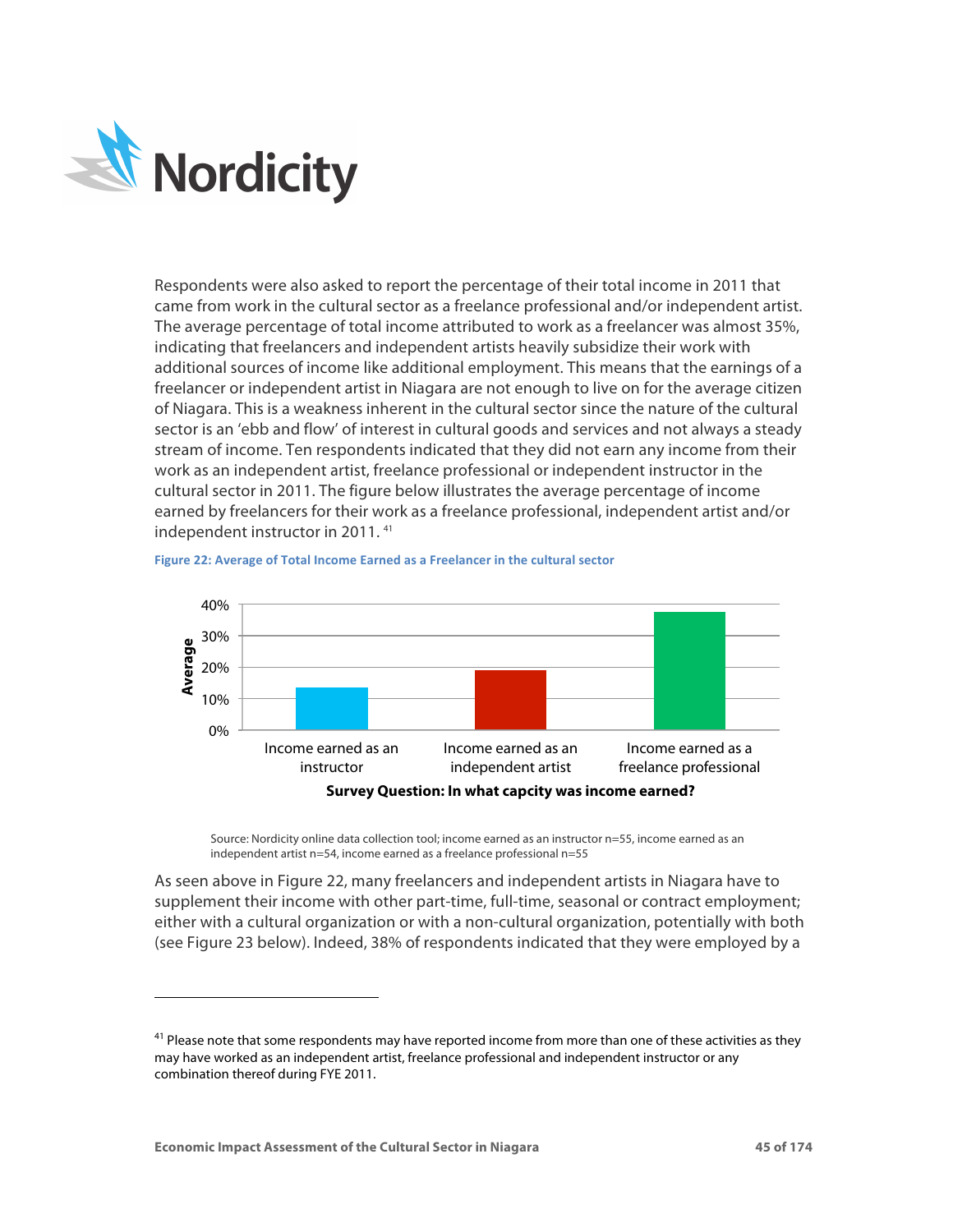

-

cultural organization and 47% indicated that they were employed by a non-cultural organization.42

**Figure 23: Freelancers Maintaining other Employment** 



Source: Nordicity online data collection tool; with a cultural organization n=90, with a non-cultural organization n=88

Very few independent or freelance cultural workers access public funding to support their cultural profession. As Figure 24 shows, only two respondents indicated that they received government assistance in their capacity as a freelance or independent artist. Given the importance of public funding to the cultural sector and for individual workers, this should be studied further.

 $42$  Please note that because of the way the questions were designed these figures cannot be viewed as additive. Some respondents may have responded "yes" or "no" to both questions or may have answered "yes" to one question but "no" to the other. As such, it is not possible to deduce the total percentage of respondents who did or did not seek employment beyond their freelance work.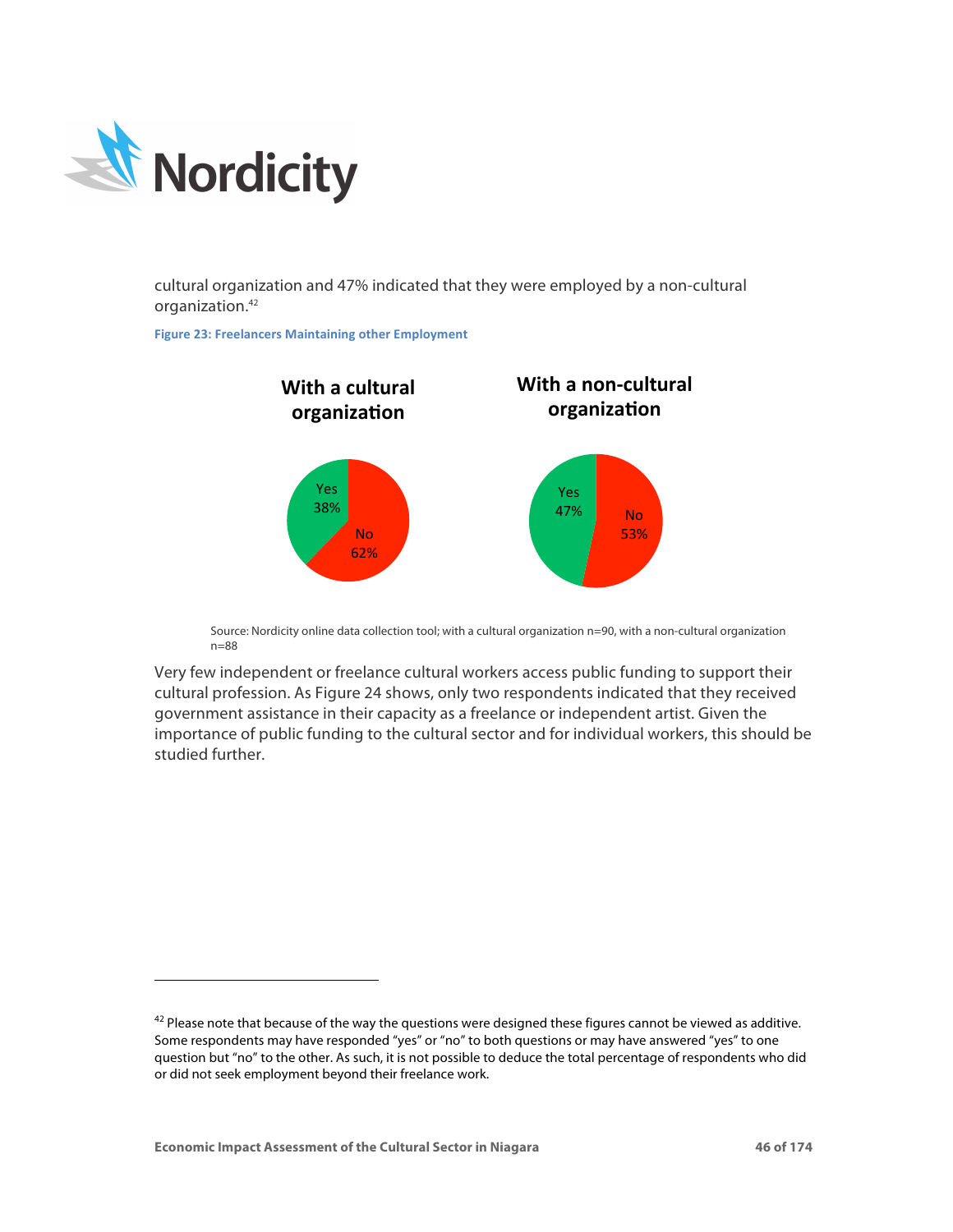



### **Figure 24: Respondents that Received Government Assistance as a Freelancer**

Source: Nordicity online data collection tool; n=70

Most freelancers indicated that their reason for being in Niagara was that they were born and/or raised in Niagara. However, 'employment opportunities' was also frequently selected as a reason for being located in Niagara, which likely indicates that there are a number of freelancer opportunities in the region and surrounding areas. It could also indicate that these individuals found another source of employment in Niagara that allows them to supplement their freelance income. Also, very few respondents answered that their primary reason for being located in Niagara was the vibrant cultural sector or the sense of community. These results highlight a key opportunity for the Niagara Region and its partners to improve the visibility of Niagara as a place to locate due to its rich offerings of cultural experiences and vibrancy. Figure 25 illustrates the full breakdown of reasons why freelancer respondents indicated they are located in Niagara.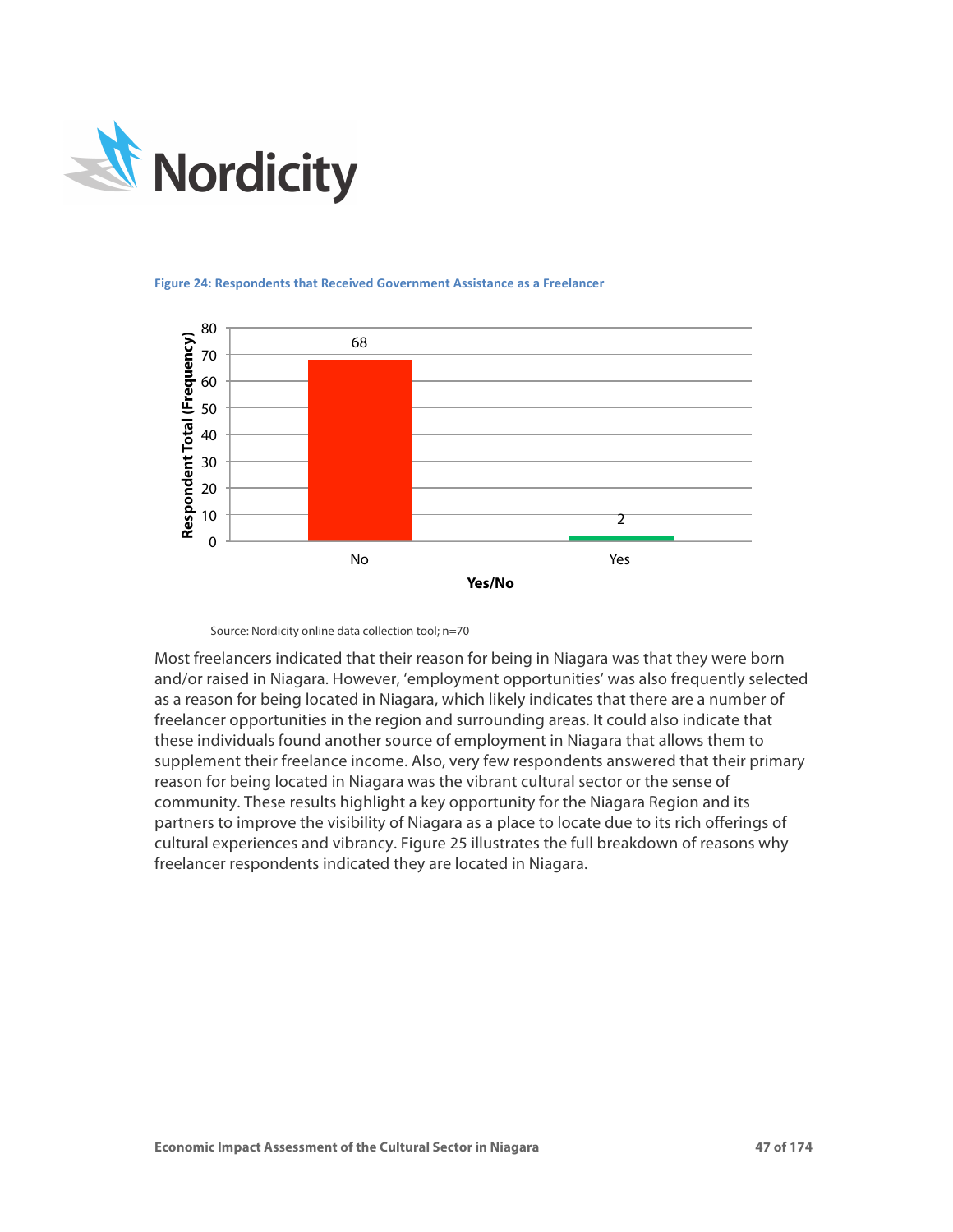

**Figure 25: What brought the Freelancer Respondent to Niagara** 



Source: Nordicity online data collection tool; n=138

# **3.5 Perspectives on the Cultural Sector in Niagara: Qualitative Survey Questions**

The survey asked respondents to offer their thoughts and insights on the vitality of the cultural sector in Niagara. The results of these questions are presented below.

# **Live Performing Arts and Sports and Recreation are deemed 'Extremely Active' in Niagara**

Most survey respondents indicated that the 'Live Performing Arts' and 'Sports and Recreation' segments of the cultural sector are 'Extremely Active' in Niagara (61 respondents and 68 respondents, respectively). In addition, 'Festivals, Events and Cultural Celebrations' were identified as 'Very Active' by 71 respondents. On the other hand, respondents indicated that 'Writing and Publishing' and 'Music and Sound Recording' are segments that are 'Not at all Active' in Niagara (39 and 28 respondents selected 'Not at all Active' for these segments respectively). This perception is likely a reflection that the performing arts and sports and recreation segments have the most media coverage of all sub-sectors as well as the fact that the survey occurred during the peak of performing arts and sports season. This relatively intense media coverage for live performing arts and sports at the community level (and the GTA for performing arts) could be expanded to the Niagara regional level to build regional audiences.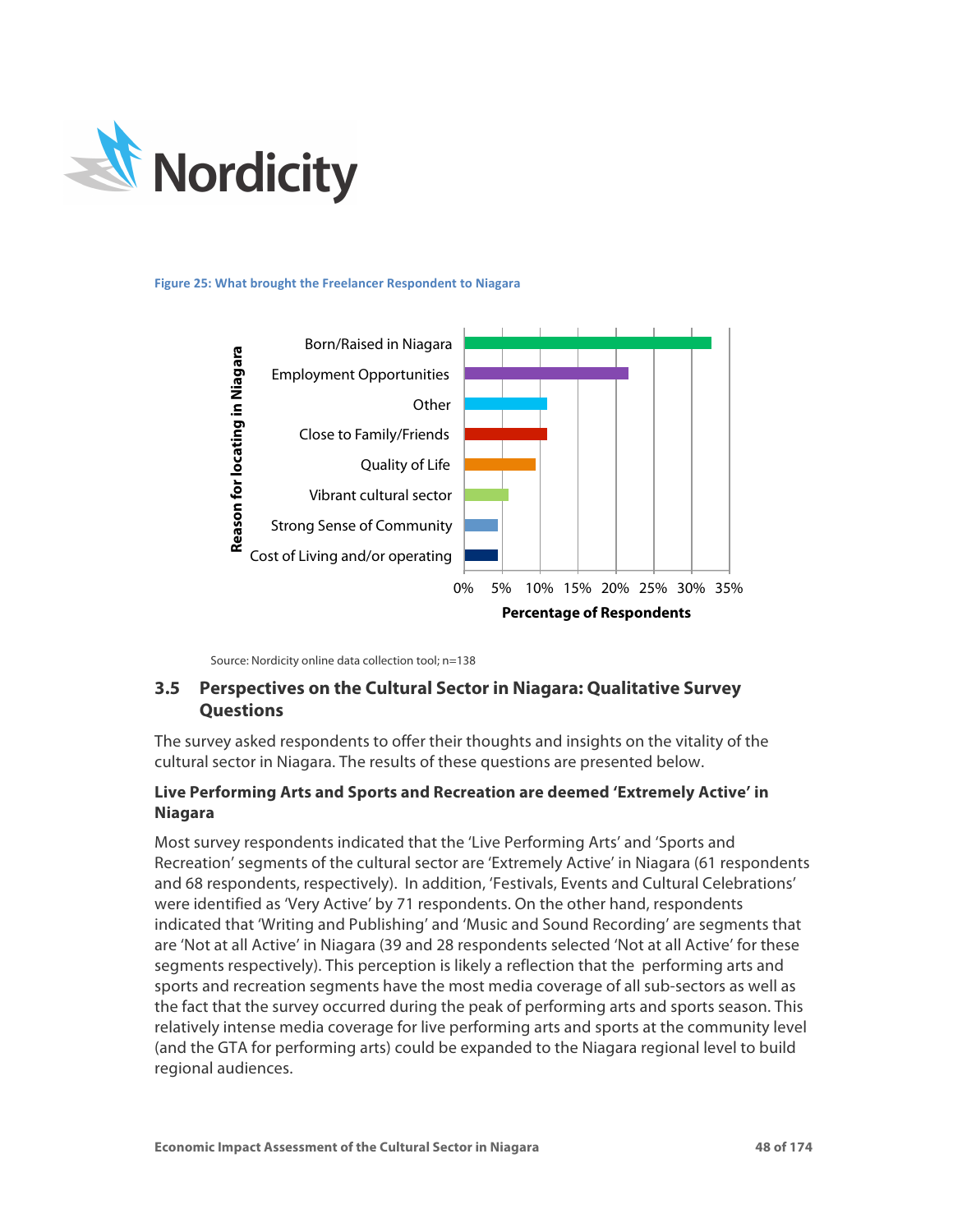

#### **Table 3: Active or Not: Segments of Cultural Sector**

|                                                          | <b>Respondent Total (Frequency)</b> |
|----------------------------------------------------------|-------------------------------------|
| Live Performing Arts: Extremely Active                   | 61                                  |
| Sports and Recreation': Extremely Active                 | 68                                  |
| Festivals, Events and Cultural Celebrations: Very Active | 71                                  |
| Writing and Publishing: Not at all Active                | 39                                  |
| Music and Sound Recording: Not at all Active             | 28                                  |
| Common Mondiale control delegated to active and          |                                     |

Source: Nordicity online data collection tool

## **Financial support is deemed an 'Extremely Limiting' factor for the success and development of the cultural sector in Niagara**

Respondents were also asked to identify the most significant factors limiting the success and development of the cultural sector in Niagara. Of the 13 factors listed in the survey, most respondents agreed that 'level of financial support for the sector from the Regional government' (60 respondents selected this factor as extremely limiting) and 'level of financial support for the sector from the Federal government' (53 respondents) were both 'Extremely Limiting' factors.43 On the other hand, the 'Value of the Canadian Dollar', 'Availability of skilled cultural professionals', and 'Level of tourism in your Municipality' were all identified as 'not at all limiting' by a large proportion of respondents (37, 22 and 27 respondents, respectively). These results indicate that there is a need for greater financial support from all levels of government among cultural organizations in Niagara.

<sup>-</sup>

 $43$  A question about levels of Municipal financial support was also asked, but did not have a significant response rate.